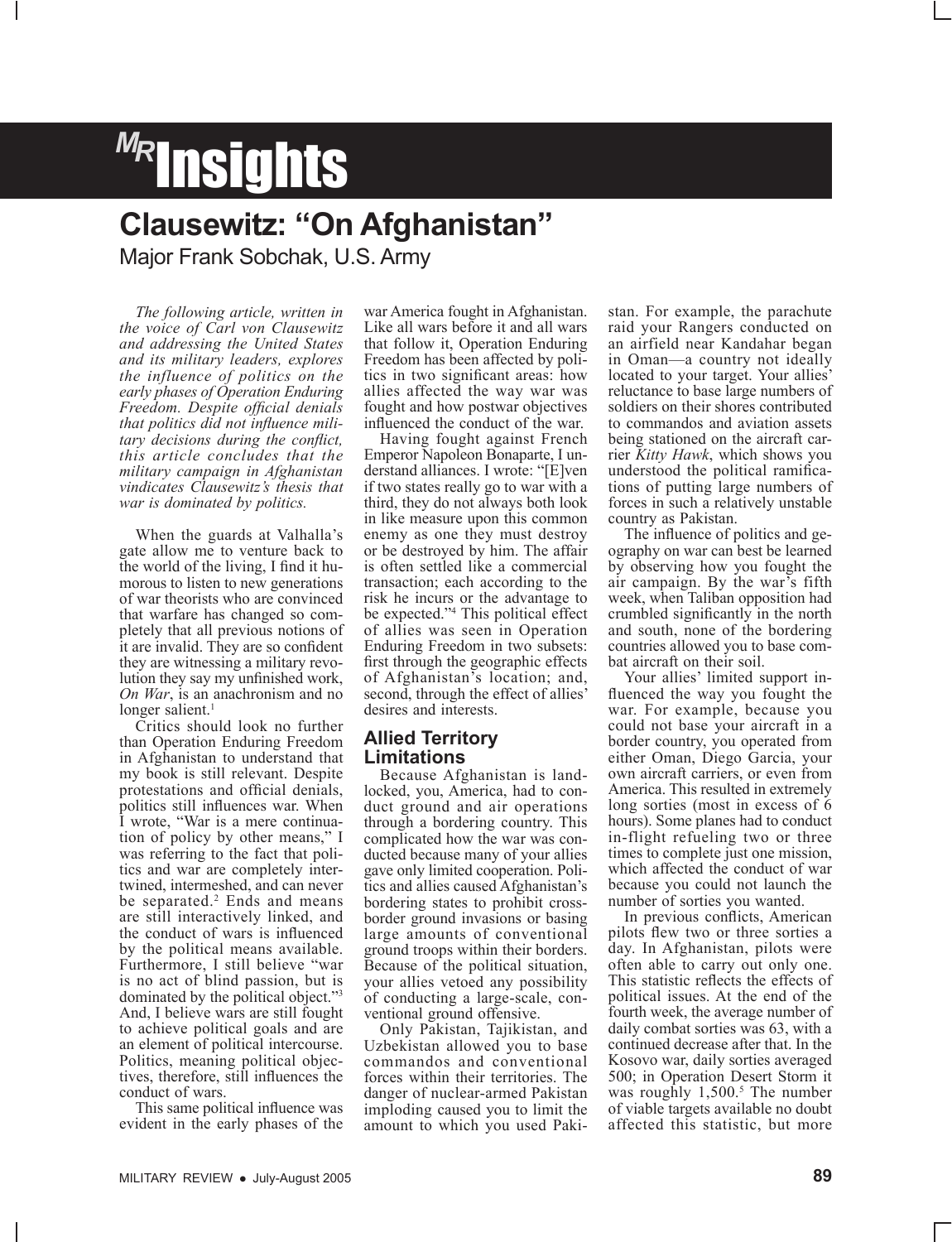important, it reflected your allies' decisions not to allow you to base combat aircraft on their soil.

Your allies' concerns, desires, and interests also affected the way you conducted the war. Anyone who doubts this need only look at the operation's original name—In- finite Justice. You did not use that name because it might have alienated Muslim allies who believe only Allah can mete out infinite justice.

Pakistan is the most important<br>ally whose wishes you considered—with good reason. General Pervez Musharraf came to power through a coup d'etat that limited his legitimacy and caused him to face significant internal opposi- tion to siding with America. He identified three major concerns: ending the campaign quickly, halt-<br>ing bombing during Ramadan, and not having the Northern Alliance come to power as the sole leader in a postwar Afghanistan.

Musharraf's first two concerns reflected his belief that the longer the campaign lasted, the more en- flamed the passions of his Muslim constituents would become. The third concern stemmed from the<br>fact that a significant Pashtun minority in Pakistan would object to Uzbek, Tajik, and Hazaras factions in the Northern alliance dominating

their kin in Afghanistan.<br>Although you completely supported only Musharraf's last request, you worked hard to attain the first and respectfully denied the other. Furthermore, the col- lapse of the Taliban made moot his requests that addressed the conduct of the war. Your policy was wise considering the political tightrope Musharraf walked.

You have several allies and considerable interests in the Middle East, and therefore you chose to take allies' concerns into account. They asked you to do everything possible to limit civilian casualties, end the campaign quickly, and halt bombing during Ramadan. While the concerns did not have a major effect on the way you fought the war, they did influence the way you selected targets. Much to the chagrin of air power enthusiasts, you erred on the side of caution and tried not to cause public opinion to turn against you or to destabilize

important Muslim allies (or anger friends in Europe). The air force officer who during the conflict, said, "It is shocking the degree to which collateral damage hamstrung the campaign," should read my book.<sup>6</sup> To preserve the coalition against terrorism—where allies freeze financial assets of terrorists and share intelligence—an army must not lose the public opinion on war.

Uzbekistan and Tajikistan had different concerns. They feared a repeat of Somalia and Operation Desert Storm because they believed you did not live up to your promises and lacked staying power. They were concerned that if they provided too much support they would face a resurgence of fundamentalist Islam, which would have been buoyed by the conflict had you not achieved victory. They were also concerned that any cooperation with the United States would upset Russia and damage their bipolar relations with this powerful neighbor. While these concerns were not completely fair, this was certainly their perception. I do not envy the work your foreign ministers and military leaders performed to keep the political balance among allies.

The concerns allies voiced significantly affected the way you fought the war in Afghanistan. The unique geographic situation and allies' concerns limited options, showing without a doubt how Operation Enduring Freedom was influenced by politics. However, this political influence did not come only from alliances, it also came from the effect postwar aims had on the conduct of the campaign. I wrote: "No war is begun, or at least no war should be begun, if people acted wisely, without first finding an answer to the question: What is to be attained by and in war? By this dominant idea the whole course of the war is prescribed, the extent of the means and the measure of energy are determined; its influence manifests itself down to the smallest detail of action."7

#### **Achieving Goals**

Setting the goals of a conflict is the most important thing a warring nation can do. The goals should be paramount. Every tactic, every battlefield step, every action, and every engagement should be planned to guide the war in the direction to achieve these goals. In an age of technological development and media omnipresence, tactical decisions can have strategic effects. Imagine how different the rant bomb that killed three Special Forces soldiers had instead landed a mere 100 yards away and killed Afghan Interim Prime Minister

Hamid Karzai.<br>You acted wisely and then determined your postwar objectives. You then tied the objectives to the ways you conducted war and your two major postwar objectives: replace the Taliban and al-Qaeda with a broad-based, multiethnic government and set the conditions to prevent a power vacuum from reoccurring in Afghanistan.

The first goal, although noble and important, is quite difficult. The best lesson from the Soviet Union's debacle in Afghanistan is that they failed because they put an autocratic puppet government (with no legitimacy) in power in Kabul. In essence, the Soviets lost the hearts and minds of the Afghan people, which led to mass upris- ings throughout the country and a protracted guerrilla war. One of your key postwar objectives was to avoid the Soviet Union's fate. You worked to prevent a repeat of the Soviet mistake by openly supporting a post-Taliban govern-<br>ment that included all major ethnic groups and a fair representation of minorities. The postwar goal was to install a new Afghan government that would have the legitimacy of its people, to avoid the morass of a protracted guerrilla war. In essence, this was accomplished. Karzai won the first Afghan national election through a fair and open campaign. Many pitfalls still await, however, and only time will tell if the achievements will last.

You meticulously chose ways to attain your objectives—by not allying yourself completely with the Northern Alliance, for example, you recognized, correctly, that this group did not represent all Afghans and you equivocated on complete support for them. When Central Command Commander General Tommy Franks was asked if the Northern Alliance could be trusted, he responded, "Well, we're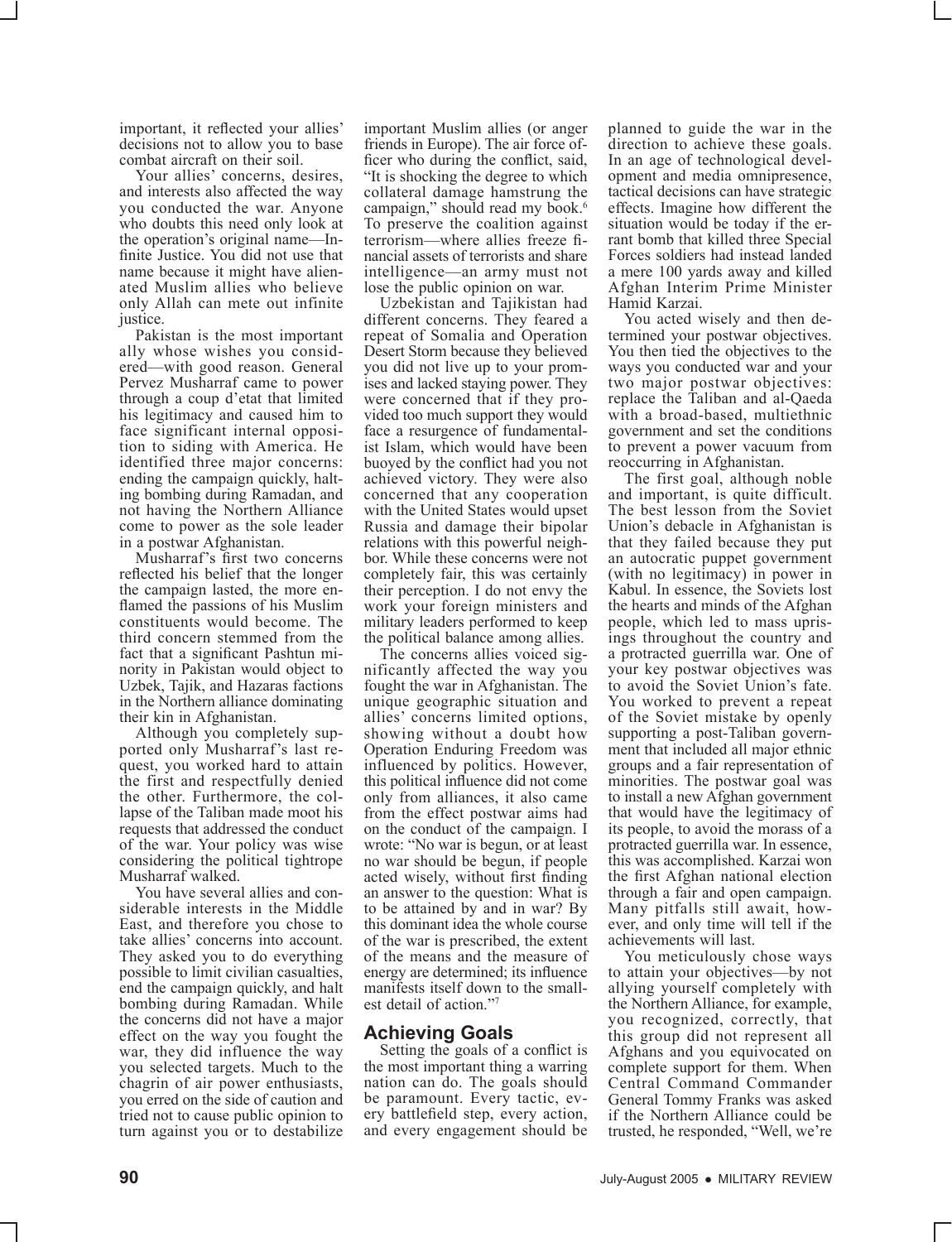not sure."8 This lukewarm support also came from President George W. Bush, who in an unsuccessful attempt to keep the alliance from occupying the capital during the final death throes of the Taliban, said, "We will encourage our friends to head south, but not into the city of Kabul itself."9

The support given southern Afghan Pashtun groups showed the desire for a broad-based, post-Taliban government. Early in the war there were rumors of American support in the form of CIA personnel and air support for Afghan leader Abdul Haq during his disastrous return to Afghanistan. There were even confirmations that American aircraft provided cover for a helicopter evacuation of Karzai when the Taliban closed in on his position during an initial infiltration attempt. And, even before a majority of the Pashtun tribes defected from the Taliban, you provided other Pashtun tribes with Special Forces advisers and supplies. Your support for exiled King Mohammed Zahir Shah, the last man to rule a multiethnic Afghanistan, showed concern for this postwar objective.

#### **Balancing Demands**

You backed a broad-based coalition government in word and deed. However, these postwar political goals, coupled with allies' desires, put you in the difficult situation of having to balance competing demands. You did not want the Northern Alliance to win too quickly because this would have threatened postwar objectives. Also, the southern Pashtun groups had not organized or taken significant tracts of land. But you also did not want the war to be won too slowly for fear repercussions would come in Pakistan and other Muslim countries.

In Afghanistan you used the same "Goldilocks" strategy as in Kosovo to prevent the Kosovo Liberation Army from making too much progress against the Serbs, a situation that would have led to a postwar power imbalance.10 You showed this in the several attempts to reign in Northern Alliance conquests in the face of a collapsing Taliban and in attempts to speed up the nascent southern Pashtun resistance.

Winning the war too quickly could have led to a power vacuum that would have led to different ethnic groups not wanting to cooperate with each other, forcing you to abandon Afghanistan to its own devices. Your political representatives did not want to repeat an experience that happened  $\overline{9}$  years ago when "internecine fighting among opposition groups smashed hopes for a peaceful transition of power in Kabul after the fall of the Soviet-backed government."<sup>11</sup> This would have been a dangerous situation; a void could have developed and been filled by a radical element, much in the same way the Taliban came to power.

The goal of having a stable postwar Afghanistan, one devoid of power vacuums, can be seen in your work with the UN Special Representative for Afghanistan, Lakhdar Brahimi, to establish a peacekeeping force that would keep different anti-Taliban factions from fighting each other. You obtained pledges from peacekeepers from France, Germany, Australia, Jordan, England, Turkey, and others, and you pressured the UN to establish an interim government. This peacekeeping force eventually transitioned to NATO control and to this day is helping to achieve this objective.

Your concern with Afghanistan's postwar situation is evident from the mission's humanitarian element. Risking aircrew and airframes, you dropped over a million humanitarian daily rations and sent engineers to rebuild roads, bridges, and tunnels to allow vast amounts of aid (most of which came from America) into the country. This shows a commitment to stabilize postwar Afghanistan and is echoed in the words of Secretary of Defense Colin Powell: "We will help them rebuild; we will not abandon them."<sup>12</sup> Having a substantial humanitarian component within the campaign demonstrated to the Afghan people that you were committed to their long-term well-being.

It is evident you applied my maxim on the importance of linking ways—or the methods you use—to ends—or the postwar political situation you desire. The policy of not supporting one Afghan resistance

group more than another and the long-term political commitment to avoid a power vacuum shows the successful linking of these two concepts.

My book is not irrelevant. Quite the contrary, my thesis of the importance of politics in war is still valid. The thesis shows how politics significantly affected the conduct of Operation Enduring Freedom. Political limitations in the way you fought in Afghanistan were caused by the formation of alliances necessary to wage the war and gain political postwar objectives. But, there is nothing wrong with this. Political intrusion in campaign strategy is a natural state of warfare. However, I am troubled when I see your minister of war saying the war was not fought under political constraints. He should have said: Of course there are political constraints on this war. We are smart enough to understand Clausewitz and apply military means to achieve a political end so we will not have to fight this war again in the future. *MR*

#### **NOTES**

1. Carl Von Clausewitz, *On War*, trans., O.J. Mat-thijs Jolles (New York: Random House, 1943).

- 2. Ibid., 16. 3. Ibid., 21.
- 

4. Ibid., 594. 5. Molly Moore and Kamran Khan, "Big Ground Force Seen as Necessary to Defeat Taliban," *The Washington Post*, 2 November 2001.

6. Thomas E. Ricks, "Target Approval Delays Cost Air Force Key Hits," *The Washington Post*, 18 November 2001.

7. Clausewitz, 569.

8. Moore and Khan. 9. President George W. Bush, quoted in William Branigan, "Jubilant Afghan Fighters Set Their Sights on Kabul," *The Washington Post*, 11 November 2001.

10. Ivo H. Daalder and Michael E. O'Hanlon, *Win-ning Ugly: NATO's War to Save Kosovo* (Washington, DC: Brookings Institution Press, 2000), 104. The Gol-dilocks Theory is taken from Daaler and O'Hanlon's book. U.S. war planners might have applied it during Operation Enduring Freedom.

11. Alan Sipress and Colum Lynch, "Shifting Focus to Interim Government," *The Washington Post*, 13 November 2001.

12. Colin Powell, quoted in Elizabeth Becker, "U.S. Orders New Aid to Help Avert Famine in Afghanistan," *The New York Times*, 3 November 2001.

*Major Frank Sobchak, U.S. Army, is a Special Forces Officer who has served in the 24th Infantry Division (Mechanized) and 5th Special Forces Group (Airborne). He received a B.S. from the U.S. Army Military Academy, an M.A. from Georgetown University, and he is a graduate of the U.S. Army Command and General Staff College. His articles have been published in*  Military Intelligence Professional Bulletin *and* Infantry *and* Armor *magazines.*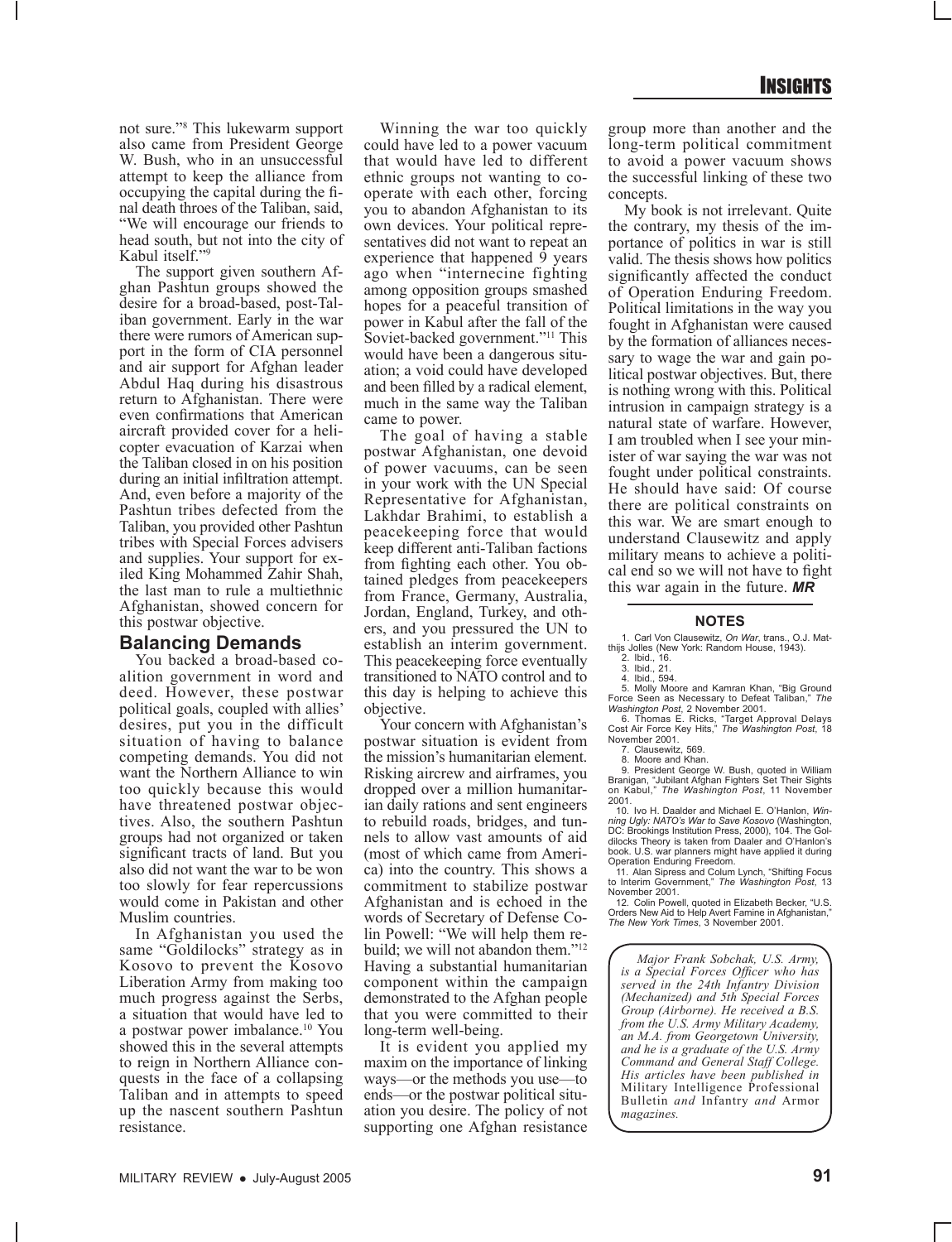### **Fox Conner and Dwight Eisenhower: Mentoring and Application**

Jerome H. Parker IV

Four years after giving his goorder for the Allied invasion of the Normandy coast, General of the Army Dwight D. Eisenhower addressed the Army War College. He said his thinking about coali- tion warfare had been molded by the ablest man he had ever known, Major General Fox Conner. In a po-<br>lite understatement, he gave Conner credit for offering "a preparation that was unusual in the Army at that time."1 Indeed, the 33 months Eisenhower spent in Panama with Conner had jump-started his per- sonal and professional life and set him on course to international prominence.

Conner received his commission in the artillery, although he pre- ferred the cavalry. Within 10 years he was on the staff and faculty of the Army War College. Following America's entry into World War I, Conner was recommended for detail to the European Front. On 19 April 1917 he was ordered to host and consult with the Viviani-Joffre Mission, a French delegation sent to discuss with U.S. President Woodrow Wilson how the United States could best help France. Conner worked closely with officers from the French general staff discussing details of organization, artillery requirements, internal affairs, and the immediate needs of the French and British.

Conner was the youngest officer on the senior staff when Chief of Staff of the Army General John J. Pershing chose him to become General Andre W. Brewster's assistant. Within 6 months Conner was named the chief of operations of the American Expeditionary Force (AEF). By 1921, Conner was a 47 year-old brigadier general preparing for his first command of an infantry brigade.

#### **Conner Chooses an Executive Officer**

The story of the Conner-Eisenhower adventure began in the fall of 1919, when Conner became immersed in the congressional budget hearings that were to determine the Army's post-World War I reorganization. He was about to command an infantry brigade and was looking for a top executive officer. Because he had been tied to highlevel staff work for the past several years, he felt out of touch with the Army's young officers. He turned to General George S. Patton, Jr., with whom he had enjoyed a close personal and professional relationship, for help with the matter and to talk to Patton about the armored tank's place in the Army's battle formations. Conner planned a factfinding mission to Camp Meade, Maryland, for November 1919, where Patton commanded the light tanks of the 304th Brigade. Patton had arrived at Camp Meade in the spring of 1919, about the same time as Eisenhower, and Patton promised to introduce the two men.

During the war, Eisenhower had trained men for overseas duty. For 9 grueling weeks, he accompanied an experimental motorized convoy of more than 60 motor vehicles from Washington, D.C., to San Francisco. Few men in the Army knew more about motorized weapons and transport than Eisenhower.

Eisenhower stressed that the tank would be a profitable adjunct to the infantry.<sup>2</sup> In November 1920, Eisenhower published his ideas about tanks in the *Infantry Journal*. 3 However, the Chief of Infantry, Major General Charles S. Farnsworth, was not pleased with Eisenhower's article and informed Eisenhower that his facts were incorrect and dangerous to the service. Farnsworth told Eisenhower to keep his opinions to himself or face a court martial.4

Eisenhower was caught between the wartime Army and the changing peacetime Army. To complicate matters, there was a simmering conflict between AEF commanders and the officers who had remained stateside. This split affected Eisenhower's promotion possibilities, and he believed that his wartime service was being demeaned.

At Camp Colt, Eisenhower's commanding officer, Lieutenant<br>Colonel Ira C. Wellborn, recom-Colonel Ira C. Wellborn, recom-<br>mended Eisenhower for the Dis-<br>tinguished Service Medal.<sup>5</sup> AEF Tank Corps Chief Brigadier Gen- eral Samuel D. Rockenbach rated Eisenhower's performance as average, however, and the War Depart-<br>ment rejected the recommendation.<sup>6</sup> The rejection, reduction from his wartime rank of colonel, and the recent death of his first son had been cruel blows to Eisenhower, and he seriously considered leaving the Army.

Conner pulled Eisenhower back. Conner wrote Eisenhower to ask if he would be his executive officer in Panama, and Eisenhower eagerly sent an affirmative response.<sup>7</sup> However, Rockenbach denied the transfer. Fortunately, Pershing in- tervened when Conner sent a letter to Pershing's aide, Colonel George C. Marshall, asking him to steer the matter through the War Department. Eisenhower arrived in Panama in January 1922.<sup>8</sup>

#### **The Conner-Eisenhower Team**

The Conner-Eisenhower team meshed well from the start. Conner was a masterful leader who believed leadership could be taught by delegating authority, providing instruction and example, setting high standards, and holding everyone to those standards without fear or favor. A hallmark of his leadership style was the almost leisurely way he offered words of praise for a job well done and simple words of caution for things done poorly.9

Even as he delegated authority, Conner never abandoned his position as a teacher and mentor.<sup>10</sup> He convened all of his officers for lecture sessions that encompassed various relevant topics, such as jungle warfare and the importance of good intelligence gathering. He believed attention to detail made the difference between success and failure.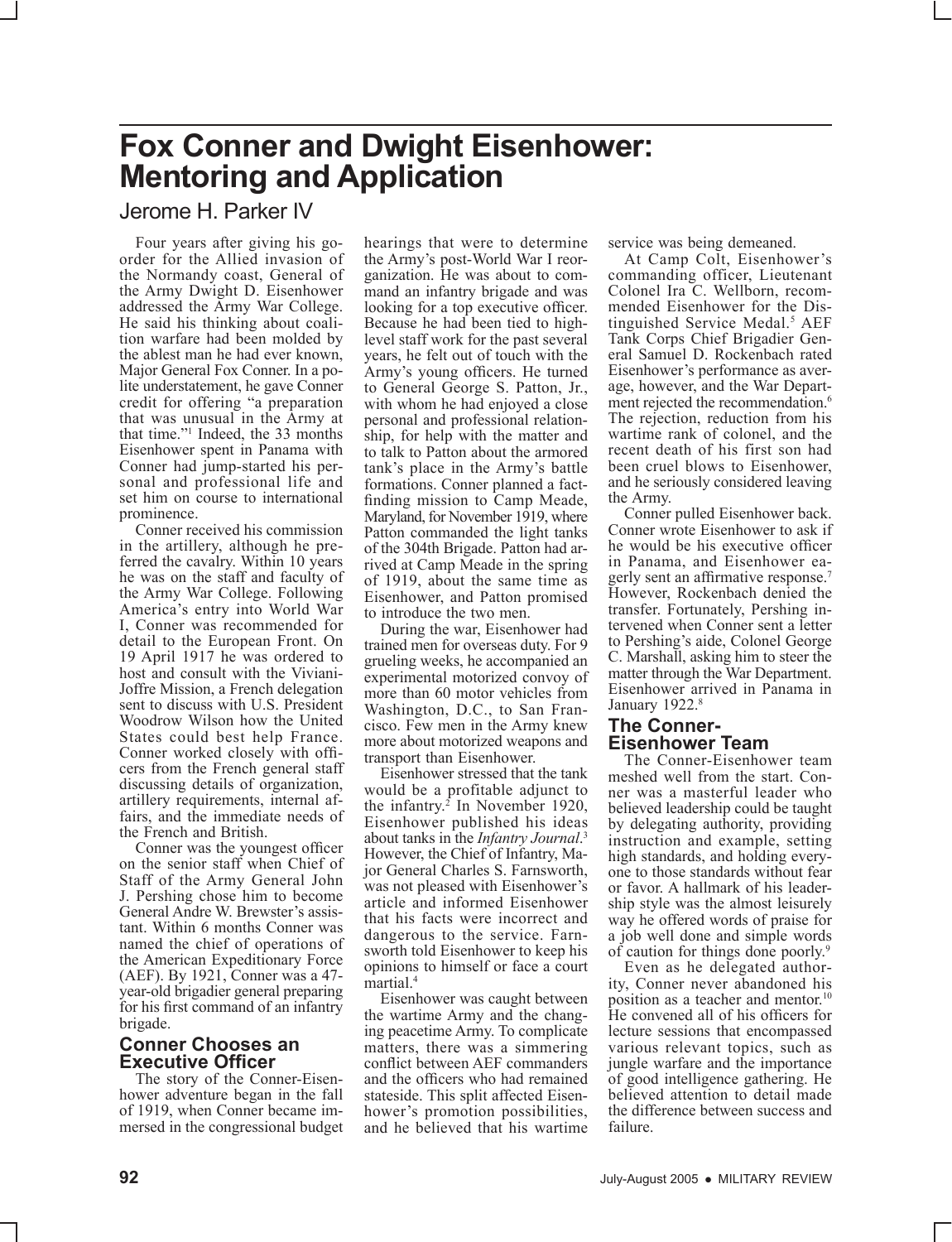Eisenhower held independent command of Camp Colt, yet was puzzled by Conner's running the camp as a field command. Conner required Eisenhower to write daily field orders for the operation of the post instead of issuing the normal general orders concerned with matters of policy or administration. Conner explained the goals for the day and made the appropriate troop assignments to carry out an action plan. Eisenhower became so well acquainted with the techniques and routine of preparing plans and orders for operations and logistics that they became second nature to  $him.<sup>11</sup>$ 

Later, while attending the U.S. Command and General Staff School at Fort Leavenworth, Kansas, Eisenhower wrote to Conner expressing his uncertainty about his ability to handle work and the competition. Conner assured Eisenhower that because of his 3 years in Panama he was far better trained and ready for Leavenworth than anybody he knew.12

Conner was loyal to his junior officers, never hesitating to give credit when it was earned, but also expecting loyalty in return.<sup>13</sup> Do not, he insisted, have a personal enemy on your staff who could sabotage you or your command.<sup>14</sup> He spoke loudest when he selected Eisenhower as his executive officer. This great staff leader chose a man who would be prized by his superiors as one of the Army's most capable staff officers.

**Field Knowledge**. As an officer of the mounted field artillery, Conner had an overriding concern that the Army effectively use whatever tools it had to allow the infantry to meet and destroy the enemy.<sup>15</sup> A progressive military thinker, he proposed in 1919 that a division organization of three regiments (16,000 men) replace the cumbersome AEF division of 27,000 men and 4 regiments.16 He favored efficiency, quality, and less expense over quantity and ill-prepared soldiers. He insisted, for example, that any technological advance intended to replace the horse be proven capable of doing more and better than the horse. What did speed matter if the machines attached to the infantry could not keep pace? What did the

load-carrying capacity of motorized transport matter if roads were impassable for motor transport, or if there was a fuel shortage, or if the machinery broke down owing to terrain or weather?

Conner encouraged the Army to do everything possible to develop its motor transport and weapons. In fact, he recanted his decision to abolish the tank corps, and recommended that tanks be separated from the infantry and allowed to operate independently as envisioned by Eisenhower and George S. Patton, Jr. But, in deference to a budget-conscious America, he insisted that change not come at the expense of existing arms.<sup>17</sup>

Eisenhower was obsessed with new 20th-century machinery and did whatever he could to see how it worked. He tested machineguns; worked to improve tanks and armor tactics; hitched a ride on a submarine to experience a dive and underwater operations; owned and maintained his own automobile; and, at the age of 46, learned to pilot Army training aircraft, accruing 350 hours of flight time.18

**Book Knowledge**. While they were in Panama, Conner asked Eisenhower what books he read. Eisenhower replied that he read mostly for pleasure and had little interest in military history because West Point treated military history as an "out-and-out memory" course.19 Conner received this without comment but later invited Eisenhower to visit his library—"a sort of graduate school in military affairs and the humanities."20 The range of Conner's thinking showed in the titles of his diverse library. Conner often quoted Shakespeare and related his plays to the wars he and Eisenhower were discussing. Conner also introduced Eisenhower to the works of Plato, Tacitus, and Nietzsche, all of whom examined the human condition.

Conner recommended that Eisenhower read Matthew Forney Steele's *American Campaigns*. 21 Steele was a lecturer at the staff school where Conner's growth as a professional soldier was deeply rooted. Steele's lectures, a comprehensive analysis of military operations from the American Revolution through the Civil War, included discussions of

tactics and the behavior and motivations of commanders. There was no denying that modern military science was the American Civil War's legacy. While the war could not—probably should not—have been avoided or the outcome altered, adequate preparation could have mitigated the terrible consequences of battle.

Conner repeated Major General Emory Upton's assertion: "Had the Union possessed 50,000 battle-ready troops, the country would have been spared the loss of thousands of her youth, billions of treasure, and untold suffering."22 Through his explanations of Upton's theories about military history and reforms of the American military system, Conner warned that even if the Nation remained lax about military preparedness, the soldier could not afford to be unprepared for the inevitable job of defending the Nation.

Using a copy of *American Campaigns,* Conner introduced Eisenhower to the curriculum at Fort Leavenworth and to the "applicatory method," which referred to case studies of historical battles and campaigns. At the school, students advanced from military history lectures and original research to applying the lessons to battle situations in indoor wargaming exercises.23 The students studied military scenarios and learned how to derive their own "estimate of the situation," incorporating a systematic means of issuing orders in five paragraphs into their solutions.24 Such exercises were followed by tactical rides and field maneuvers with troops and ended with staff rides to study actual battlefields.<sup>25</sup>

During Panama's dry season, Conner and Eisenhower rode on horseback to clear trails and map routes for the rapid movement of troops and pack animals. In the evenings they discussed Civil War battles.26 Conner demonstrated the benefits and dangers of indiscriminately applying the general principles of war. Eisenhower once casually referred to World War I as the "Great War." Conner replied, "As far as we're concerned, that was only large-scale maneuvers."<sup>27</sup>

Conner asked Eisenhower to read Carl von Clauswitz's *On War* three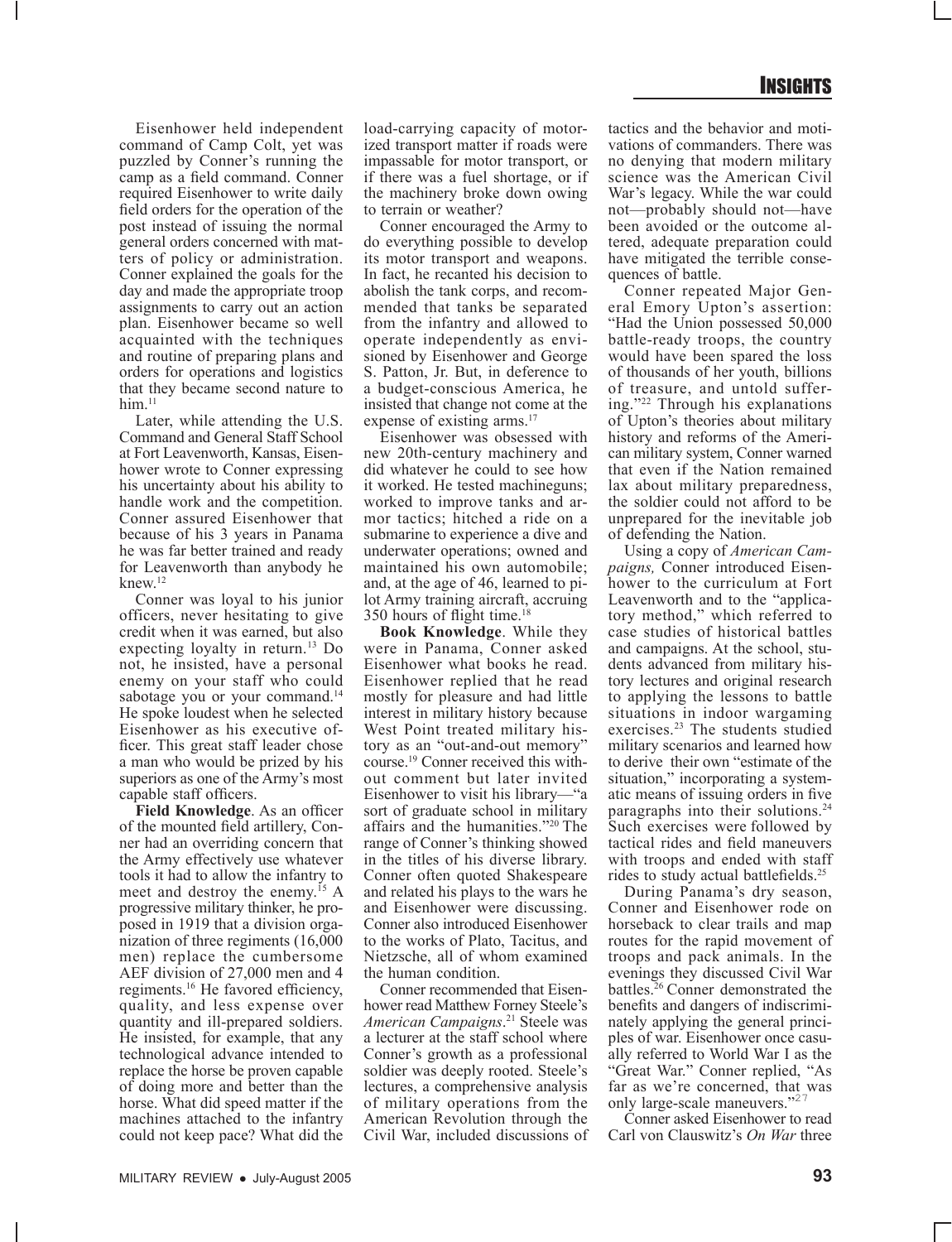times, each time reminding him that Clauswitz wrote primarily about operations and ignored logistics.28 He contended that officers spent too much time on writing tactics and too little on writing the fourth paragraph, which explained how the commander was to supply his troops.29

#### **Coalition Warfare**

During World War I, the allied coalition did not achieve any semblance of unity of command until late in the war. Conner predicted that in the next global war the United States would be forced to fight in a coalition. No nation had been given outright field command of troops of another nation, but Conner believed America should insist there be a unified high command possessing ultimate authority.30 The armies of a coalition would have to be coordinated, and the most practical method available to a supreme commander was persuasion. $3$ 

Conner's accounts of his AEF experience left indelible impressions on Eisenhower. In July 1942, Eisenhower had been in London only 11 days when he wrote Conner about issues he was having with his staff that were similar to the issues Conner had faced during World War I. Eisenhower was almost dismissive of the difficulties of making firm agreements with Allies and instead reeled off a list of familiar internal organizational problems. He assured Conner the answers would soon come to him but that he was struck by the similarities between his situation and those Conner had described.<sup>32</sup>

During their discussions, Conner frequently mentioned Marshall, whom Conner considered a brilliant operations officer. Eisenhower first met Marshall while working on Pershing's American Battle Monuments Commission in 1927.33 Conner repeatedly urged Eisenhower to seek a position with Marshall because "[Marshall] knows more about the technique of arranging allied commands than any man I know."34

When Conner was Pershing's chief of operations he foresaw a global war pitting the industrial nations of North America, Europe, and the Pacific Rim against each

other. His belief came from his observations in October 1918, when negotiations were imminent between Germany and the Western coalition to initiate an armistice. After consulting with Conner, Chief of Staff General James W. McAndrew, Judge Advocate General Walter Bethel, and Pershing met with coalition commandersin-chief at Senlis, France. At his commander's request, Conner presented to Pershing a formal military recommendation to the Supreme War Council to oppose an armistice with Germany.<sup>35</sup> As Pershing's G3 and principal writer of strategy and policy, amalgamation, and AEF independence, Conner accompanied him to high-level meetings.<sup>36</sup>

History shows that victorious armies often overestimate their enemy's strength and precipitously seek what is often a premature truce.37 The American Civil War was rife with such examples, and Conner and Pershing were witnesses to the Allies using the same flawed manpower estimates to induce Pershing to insert American troops into Allied sectors during World War I.<sup>38</sup> They were also reminded of the Armistice of 1871 signed by the French after the Prussians surrounded Paris while French Armies were still in the field. That armistice provoked a rebellion in France led by Montmartre's mayor, Georges Clemenceau.

In 1918, the Americans hoped that by reminding Clemenceau of the events of 1871 he would reconsider his desire for an armistice. America felt that an undefeated Germany would feed political instability in postwar France and central Europe: "An armistice would revivify the low spirits of the German Army and enable it to reorganize and resist later on, and deprive the Allies of the full measure of victory."39 Conner was convinced the Treaty of Versailles had sown the seeds for a future war and urged Eisenhower to be ready for it.<sup>40</sup>

**At the War College**. After leaving Panama, Eisenhower returned to Camp Meade. Three months later he was ordered to Fort Benning, Georgia, to command the 15th Light Tank Battalion. When

Eisenhower did not receive an appointment to the infantry school at Fort Benning, Conner wrangled a transfer for him to Major General Robert C. Davis's Adjutant General Corps and an immediate appointment to the Command and General Staff School at Fort Leavenworth.<sup>41</sup> Eisenhower lived up to Conner's expectations by graduating first in his class and being assigned to the Army War College, where the depth of his mentor's influence became more apparent.

On 15 March 1928, Eisenhower submitted a staff memorandum, "An Enlisted Reserve for the Regular Army," to satisfy a major requirement for the War College. The memorandum detailed that the Army needed 75,000 more men to carry out its missions. The only way to make up the deficiency was to organize all men discharged from the regular Army into an enlisted reserve. His review of several studies and reports provided the manpower numbers, but Eisenhower had actually revisited Conner's lessons. He said the defense of U.S. territory was best served by having sufficient forces to win the opening battles of any conflict so the initial successes "would relieve us of the necessity of waging a long and bitter war with large armies with its consequent losses in men, material, and money."42

Coincidentally, 2 months earlier Conner had published "The National Defense" in the *North American Review.*<sup>43</sup> After a thorough historical analysis of national preparedness, particularly during the Civil War, he decried the Nation's tendency to forget the lessons of previous wars, leaving the United States without a force instantly available at war strength. He believed that three battle-ready regular Army infantry divisions and one cavalry division backed by the National Guard would be worth more in actual defense than a million men raised in the second 6 months of war.44

Although Conner could not bring Eisenhower's son back or give him back his rank, through true friendship and wise mentorship Conner helped heal Eisenhower's wounds. When Conner died on 13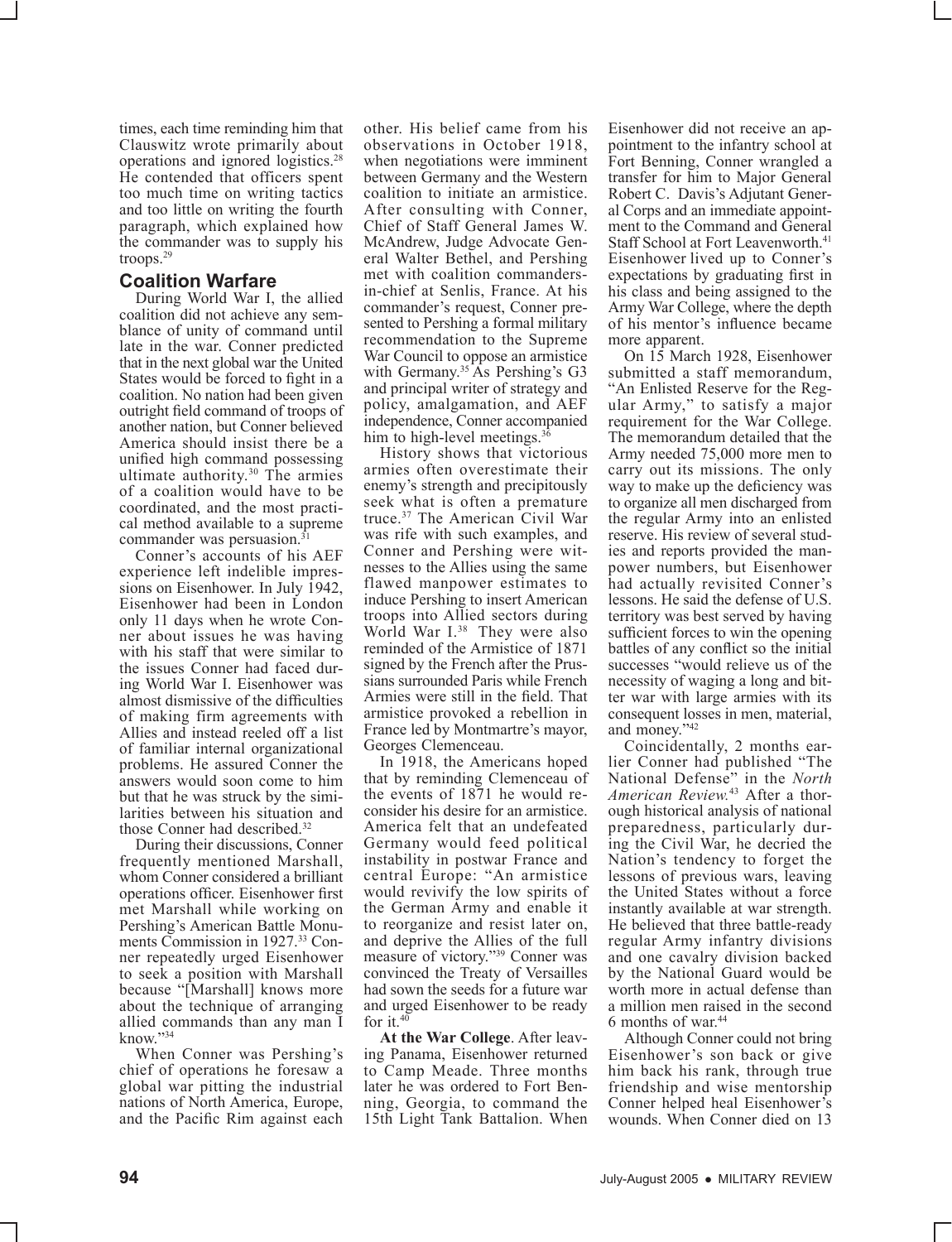October 1951, Eisenhower was on maneuvers with the United States Sixth Fleet in the Mediterranean, completing his tour as the Supreme Allied Commander in Europe. *MR*

#### **NOTES**

1. Dwight D. Eisenhower, "Problems of Combined Command" (presented at the National War College, Washington, D.C., 17, June 1949), 3; Charles H.

Brown, "Fox Conner: A General's General," in The<br>
Journal of Mississippi History, ed., John Ray Skates<br>
(August 1987): 209.<br>
2. Fox Conner, "Organization and Functioning<br>
2. Fox Conner, "Organization and Functioning<br>
of G-

10. Brown, 212.<br>12. Eisenhower, At Ease, 201.<br>12. Eisenhower, At Ease, 201.<br>Harper & Row, Publishers, 1986), 50-51.<br>Harper & Row, Publishers, 1986), 50-51.<br>14. Stephen E. Ambrose, The Supreme Com-<br>mower (Garden City, NY: D

Inc., 1970), 56.<br>
1.5. Conner, "Field Artillery in Cooperation with the<br>
Other Arms," in Journal of the United States Infantry<br>
Association (May 1910).<br>
16. Conner, "Notes on Organization" (Carlisle Bar-<br>
racks, PA: Milita

19. Eisenhower, *At Ease*, 185.

20. Ibid. Thathew Forney Steele, *American Campaigns*<br>
(Harrisonburg, PA: The Telegraph Press, 8th printing,<br>
January 1947).<br>
22. Conner, "The National Defense," in *North*<br>
22. Major D.H. Boughton, "Staff College Amual<br>
2

Aerospace Power Journal (Summer 1987).<br>
24. Eben Swift, "The Maneuver and the Umpire"<br>
(paper for the U.S. Army Command and General Staff<br>
School (CGSS), Fort Leavenworth, Kansas. 1906),<br>
5; Swift, "Orders" (lecture for th

1983), 91.<br>26. Eisenhower, *At Ease*, 185-95; Miller, 211.<br>27. Alden Hatch, *General Ike* (Chicago, IL: Consoli-<br>dated Book Publishers, 1944), 78.<br>28. Carl von Clausewitz, *On War*, ed. and trans.<br>Michael Howard and Peter

eton University Press, 1976). 29. Conner, "Organization and Functions," 1. 30. Eisenhower, "Problems of Combined Com $m$ and,"  $3$ 

31. Brown, 209.

32. Eisenhower to Conner, 4 July 1942, The Dwight D. Eisenhower Library, Abilene, Kansas; Harry C. Butcher, *My Three Years with Eisenhower* (New York: Simon and Schuster, 1946), 7.

33. D'Este, 186.<br>
26. D'Este, 186.<br>
36. John J. Pershing, My Experiences in the World<br>
36. John J. Pershing, My Experiences in the World<br>
War (New York: Frederick A. Stokes Co., 1931), 359-<br>
60; Donald Smythe, *Pershing*:

40. Eisenhower, *Af Ease*, 195; Eisenhower, 40. Eisenhower, *Af Ease, 195*; Eisenhower, Cousade in Europe (Garden City, NY: Doubleday & 41. James J. Cooke, *Pershing and His Gener.*<br>als: Command and Staff in the AEF (Westp

43. Conner, "Th<br>44. Ibid., 10-11.

*Jerome H. Parker IV is an adjunct instructor at Tarrant County College, Fort Worth, Texas. He received a B.A. and an M.P.A. from the University of Texas.*

## **Combat Studies Institute Press**





#### **Future Publications**

Combating a Modern Hydra Al Oaeda and the Global War on Terrorism Mr. Sean Kalic

Mobility, Vigilance, and Justice The US Army Constabulary in Germany, 1946-1953 Mr. Kendall Gott

**Turning Victory into Success Two Centuries of American** Campaigning 2004 Symposium Papers TRADOC - Combat Studies Institute

For further information regarding how to order hard copies, contact Mr. Kendall Gott kendall.gott@leavenworth.army.mil (913) 684-2138 or visit our website at http://www.leavenworth.army.mil/csi/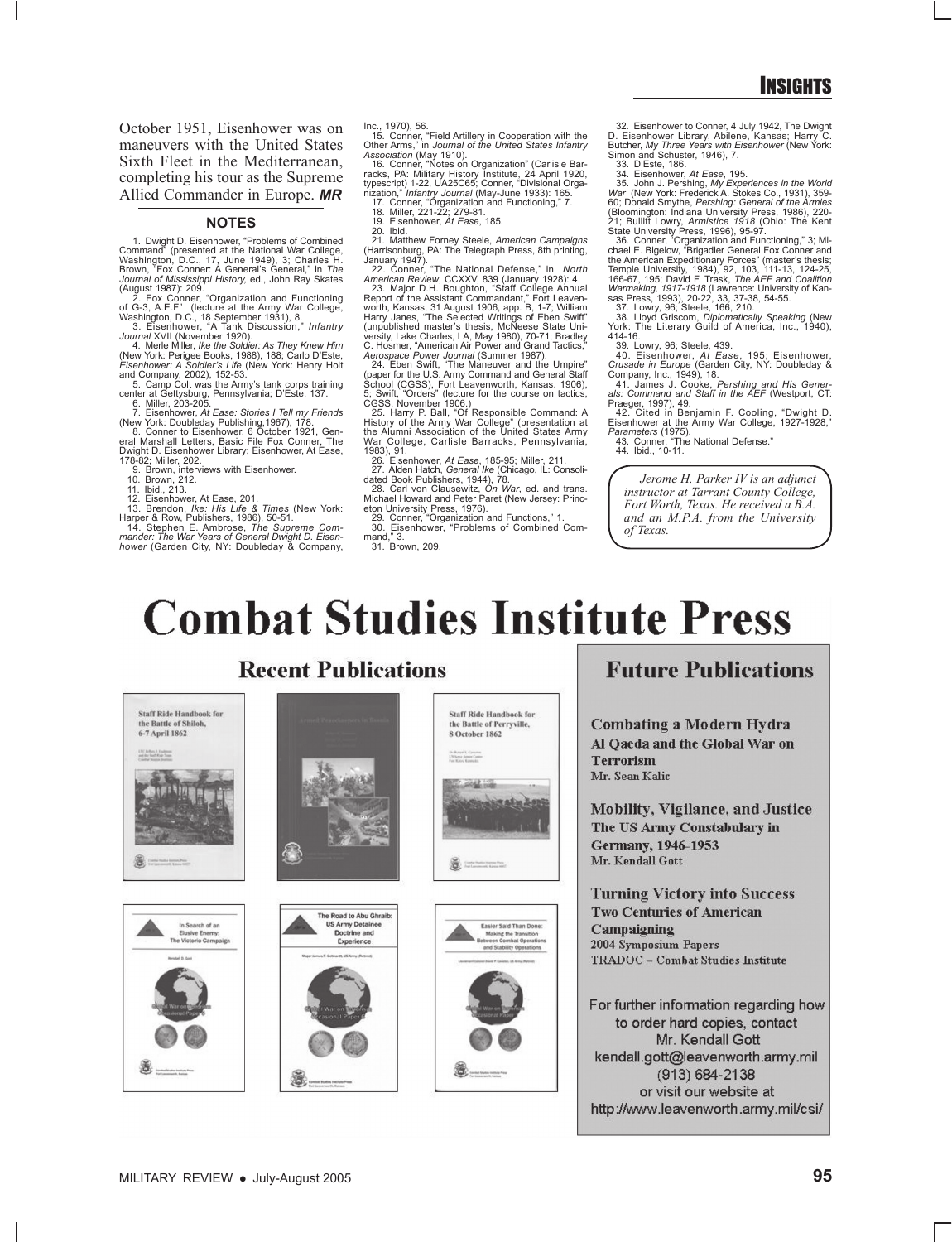# Book Reviews *MR*

#### **ELLSWORTH BUNKER: Global Troubleshooter, Vietnam Hawk***,* **Howard B. Schaffer, University of North Carolina Press, Chapel Hill, 2003, 380 pages, \$34.95.**

The idea of diplomacy is the reasonable bargaining between men—a formula that fits Ellsworth Bunker's diplomatic career. After a successful business career, he was an ambassador for a succession of presidents, from Harry S. Truman to Jimmy Carter. Bunker helped broker and negotiate agreements over West New Guinea, Yemen, the Dominican Republic, and the Panama Canal, but he might best be remembered as the Ambassador to South Vietnam, 1967-1973.

Bunker behaved as a professional, not a talented amateur. He believed his job was to maintain state-to-state relations and acted as a technician and a craftsman without grand theories of diplomatic relations or America's place in the world. He concentrated on finding solutions to immediate issues to further U.S. foreign policy objectives, which made him a supple negotiator with firm beliefs about the right of selfdetermination and the improvement of the lives of ordinary people.

Bunker was most effective as a negotiator, in part because of the trust five presidents placed in him. His business experience stood him in good stead as he formulated the principles of a good negotiator, which to a great degree followed maxims formulated by the classic commentators on Western diplomatic practice, then modified to fit 20th-century circumstances. Although every negotiation was different, Bunker believed several common techniques could be followed to ensure success.

Bunker created an informal atmosphere, usually a secluded setting, in which the contending parties could develop familiar personal relations. He offered draft proposals that could

become the basis for bargaining and used small, intellectually supple staffs to quickly anticipate changes before they could be second-guessed. He tried to avoid State Department bureaucratic in-infighting, and for the most part was successful. The only exception was the Panama Canal Treaty, where he defended his work to both the Congress and the American people.

Howard B. Schaffer has written a fascinating biography highlighting the ways military and diplomatic power can work together to settle knotty problems between states. Over the course of his life as a business executive and diplomat, Bunker exemplified patriotic American values in that he was willing to tackle difficult and sometimes arduous and dangerous tasks in the service of the Republic. His diplomatic career epitomizes the ideals of patriotism and selfless service. This biography gives the reader insights into the way diplomacy works on a day-to-day basis and how U.S. interests are furthered through peace and conflict.

*Lewis Bernstein, Ph.D., Madison, Alabama*

**STATES, NATIONS, AND BOR-DERS: The Ethics of Making Boundaries, Allen Buchanan and Margaret Moore, eds., Cambridge University Press, UK, 2003, 361 pages, \$27.99.**

*States, Nations, and Borders: The Ethics of Making Boundaries* is a collection of essays written by specialists about the ethical questions surrounding the concept of land and borders. The essays, which include Jewish, Confucian, Christian, natural law, Islamic, liberal, and international law perspectives, are concise and address a variety of topics including how land is considered "holy" within the Jewish tradition.

The book's main strength is that more than one essay is provided for each tradition to allow for more than one viewpoint. Although the book is not all-inclusive, it certainly has use as an introduction or ancillary to the study of international law as it relates to the contentious topics of borders. The book's main weakness, which really is not a weakness at all, is that the editors did not include more viewpoints.

The standout article, "Making and Unmaking the Boundaries of Holy Land," by Menachem Lorberbaum, explains the arguments that can be directly related to Jewish land claims in Israel. The arguments in the article are succinct and not clouded with theology.

The book's value to the defense community lies in its ability to help the reader understand how other countries arrive at their decisions regarding land rights and border delineation. Overall, I recommend the book.

*David J. Schepp, Auburn, Georgia*

**NEXT OF KIN: A Brother's Journey to Wartime Vietnam**, Thomas L. Reilly, Brassey's, Dulles, VA, 2003, 288 pages, \$24.95.

In one of those rare, first-person accounts that bring history to life, Tom Reilly recounts the tale of a remarkable journey that takes him from his boyhood home in rural Wisconsin to a harrowing trek across Southeast Asia during the height of the Vietnam War. Reilly's story, one of loyalty, brotherhood, and dogged determination, captures and holds the reader's attention.

Reilly's story begins in 1958, when, at the age of seven, he loses both his parents. Although he is raised by his sister, Reilly develops a close bond with his brother Ron, who helps define his young life. The brotherhood the two share guides Reilly through his first years and remains central to his existence until he receives official notification as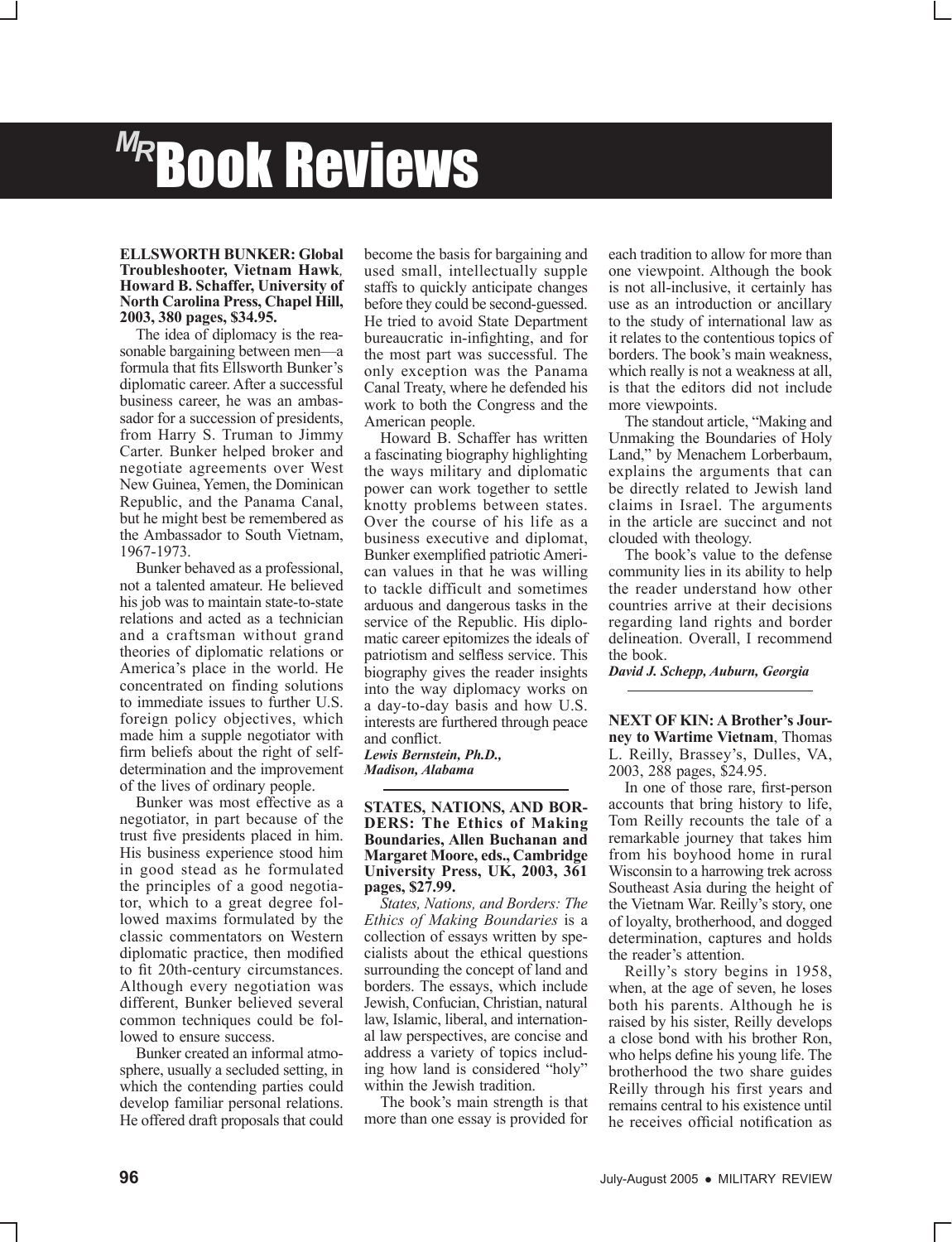"Next of Kin" that his brother is a casualty of war: dead as a result of a nonhostile incident in the Long Binh compound north of Saigon. Left with a plethora of unanswered questions, the 19-year old Reilly makes his way to Vietnam in a journey as captivating as it is inspiring.

Reilly, an 18-year veteran of the disaster recovery industry, weaves an amazing tale of brotherly devotion, youthful discovery, and astonishing adventure in his first literary venture. *Next of Kin* is as much a tribute to the bonds of family as it is an expression of gratitude to the man who shaped Reilly's life. Reilly succeeds in bringing to life yet another name on the Vietnam Veterans Memorial

*Next of Kin* is a candid, compelling account reminiscent of Michael Takiff's *Brave Men, Gentle Heroes* (Perennial, New York, 2004)*.*  Readers of all backgrounds will appreciate and enjoy Reilly's story, but military readers will especially relate to the book's strong sense of brotherhood and honor. The book is a good addition to any collection and one that resonates with the warriors of our trade.

*MAJ Steve Leonard, USA, Fort Leavenworth, Kansas*

**WAR IN THE MODERN WORLD SINCE 1815,** Jeremy Black, ed., Routledge, London, 2003, 268 pages, \$27.95.

Since the advent of "modernity," the study of military history in the past half-century, particularly in the West, has focused on the great events in Europe and North America. Wars elsewhere around the globe have been largely ignored. Noted historian Jeremy Black's essay collection *War in the Modern World Since 1815* redresses the situation and offers a collection of essays written by scholars from diverse historical backgrounds. The essays do not focus on the European way of war, but on the differences and similarities of ways of war that have manifested themselves around the world for the past 200 years. What emerges is a useful and interesting study contrasting military developments of which people in the West are only vaguely aware.

Traditional European methods of war appear in Black's book; however, only one essay directly addresses them. Two other essays, which address naval and air power, center on developments in Europe and the United States; a third addresses the U.S. military during the same period. European colonialism is also a subject in essays that examine the past two centuries in China, South Asia, Japan, Latin America, and sub-Saharan Africa.

None of the regional areas studied had the same historical progress. In some cases, social factors were primary; in others economic factors were addressed; in yet others, cultural factors were examined. The essays reveal a vivid portrayal of warfare around the world that differs from the standard vision of Europe at war. The essay on the American military is disappointing as it is merely a chronological narrative that does not delve into the questions of "why."

Black's collection is a refreshing study. His breadth of historical analysis ensures the military history student will learn about previously unknown subjects. Considering the various locations in which U.S. military forces are currently deployed, it is wise to gather as much professional historical study as possible. Black's contribution will be most useful in that undertaking. *MAJ Michael A. Boden, USA, Hohenfels, Germany*

**CIVIL WAR IN KANSAS**, Roy Bird, Pelican Publishing Company, Gretna, Louisiana, 2004, 152 pages, \$9.95.

Military operations on the Kansas-Missouri border between 1854 and 1865 provide classic lessons learned for today's military professional. Union officers contended with guerrillas, vigilantes, armed gangs, and uniformed conventional forces in an area that had scarce resources and little law and order. In the *Civil War in Kansas*, Roy Bird suggests that Union forces' heavyhandedness increased the ranks of Confederate forces and created terrorists such as Jesse James, William

Quantrill, and Cole Younger.

Although not intended as a reference source for the Kansas-Missouri border war, the book does introduce bloody operations in the region and address Kansas and Missouri's political settings before the outbreak of war; depict key leaders involved in operations on the border; offer a general timeline of key events in the region; and feature major events and battles that shaped military operations on the border. *MAJ John Carrico, USA,* 

*Washington, D.C.*

**50 BATTLES THAT CHANGED THE WORLD**: **The Conflicts that Most Influenced the Course of History,** William Weir, New Page Books, Franklin Lakes, NJ, 2004, 320 pages, \$17.95.

In the tradition of Edward Creasy, J.F.C. Fuller, and Sir Basil H. Liddell-Hart, William Weir puts together a subjective list of important battles. A well-written introduction lays out the rationale for his particular approach. Weir meshes together the battles he feels ensured democracy and freedom, describes battles that gave Western civilization domination over the East, and provides examples of the political decline of the West—a recent trend in the examination of world history.

Weir thoroughly researched the battles he includes in his book and has a good grasp of their effect on the world. He includes several appendices, one of which includes several battles that did not make his list for more extensive treatment. He also includes a bibliographical glossary that addresses major leaders of the battles, a glossary of military terms, and a thorough index.

A chronological listing of battles is broken down by five different criteria:

1. A straight historical chronology, which is helpful because the book lists battles by order of importance, and often jumps from ancient to modern times and back again.

2. A list of battles pertaining to the development of democracy.

3. Battles of East versus West.

4. Battles dealing with European nationhood.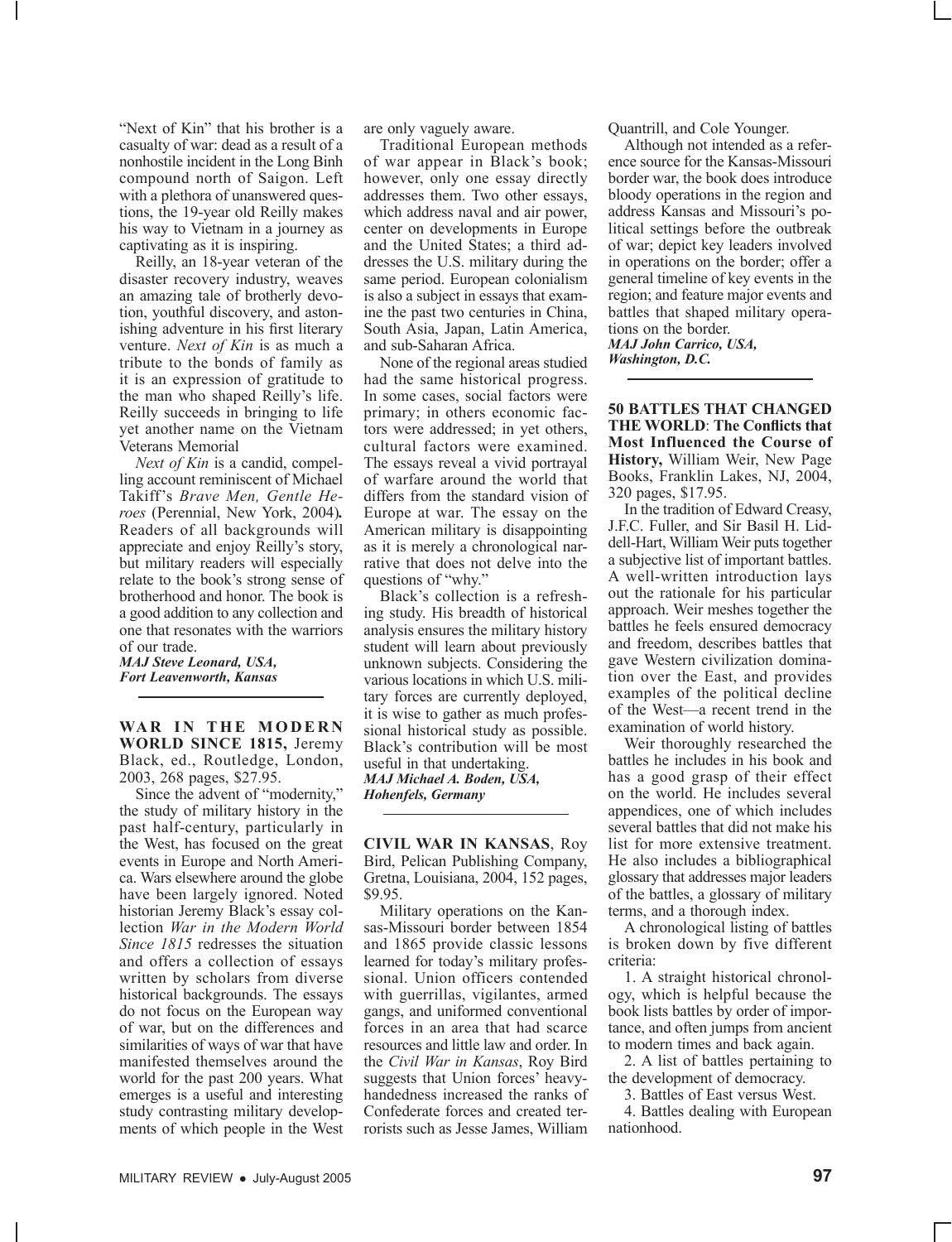5. Battles reacting to Europe's domination and control.

I have a few criticisms: the bibliography, while extensive and complete, does not cross-reference battles; there is a lack of maps; it is difficult to keep up with national and cultural boundaries because battles cross vast time spans; there is little for those interested in troop movements; and the space allotted to each battle is insufficient.

In every entry, Weir attempts to define the world, provide insight into the mindset of military leaders on both sides of a battle, and describe the battles themselves. Doing this is a daunting task, and Weir's writing style suffers for it. While his narrative is informal and relaxed, a more structured approach would have better defined characters and events.

Weir concludes each entry with a brief discussion of how the battle affected the world or laid the foundation for the present world culture.

The book is best used as an introduction to battles for those new to military history. Although Weir obviously put a lot of work into the book, he does not explore each battle in enough detail to be of use to more than the casual reader. *CPT Stephen R. Spulick, USA, Schwetzingen, Germany*

**VICKSBURG: The Campaign that Opened the Mississippi**, Michael B. Ballard, The University of North Carolina Press, Chapel Hill, 2004, 490 pages, \$39.95.

Michael B. Ballard's *Vicksburg: The Campaign that Opened the Mississippi* details the struggle for Vicksburg, Mississippi, and its corresponding portion of the Mississippi River. Ballard describes General Ulysses S. Grant's Union forces overtaking Confederate General John C. Pemberton's resource-poor forces to open the Mississippi River and split the Confederacy.

Ballard uses personal letters, diaries, memoirs, reports, and historical data to develop the history of the struggle for Vicksburg. He describes Grant's many attempts to gain control of the Mississippi River; his final siege of the city; and the reasons for his setbacks. Ballard discusses why Union forces

conducted "hard war" in response to Confederate guerrilla tactics and cavalry raids. He also describes the long-term effects the battle had on the local population in the Big Black River Bastion between Vicksburg and Jackson, Mississippi.

*Vicksburg* is a compelling, detailed history of Civil War leaders overcoming opponents who were equally committed to their causes and of the complexities that result from this type of warfare. Ballard's book is a tribute to the courage, determination, and skill on both sides of the struggle.

*Major Jeffrey L. LaFace, USA, Fort Leavenworth, Kansas*

**FINISHING BUSINESS: Ten Steps to Defeat Global Terror**, Harlan Ullman, Naval Institute Press, Annapolis, MD, 2004, 241 pages, \$29.95.

Harlan Ullman, the former naval officer who popularized the phrase "shock and awe," in a book by the same name (Kesinger Publishing, Whitefish, MT, 2004) diagnoses the failures in America's role in the Global War on Terrorism in his current book, *Finishing Business: Ten Steps to Defeat Global Terror*, which is a starting point for anyone attempting to rethink the Global War on Terrorism.

Ullman suggests that America should recognize it cannot win the Global War on Terrorism as presently conceived. Radical Islam poses a political danger to America and threatens "massive disruption through real or threatened terrorist attacks." Ullman further asserts the U.S. Government (as currently organized) cannot protect its citizens. He calls for governmental reform, congressional discipline, safeguards for individual liberties, and a conceptual shift from national defense to national security. Finally, Ullman recommends a comprehensive rather than a specific solution to global problems, and suggests that America "expand regional security arrangements more broadly."

Arguing that America is not fighting a war against terrorism but against militant Islamic fundamentalism, Ullman says America should think of the Global War on Terrorism in terms of a struggle against an opponent and ideas rather than against a method. Ullman's ideas are interesting, but some of his recommendations are likely beyond reach. He posits that the struggle against radical Islam will not end until the Israeli-Palestinian and Pakistani-Indian conflicts are resolved, and that is not likely to be any time soon. Establishing a national security university (a broader version of the National Defense University) to educate a broader section of America's government in national security is more within reach.

*Finishing Business* has interesting, creative ideas. Though some are impractical, some might conceivably be implemented. Many more need further analysis.

*Mitchell McNaylor, Gainesville, Florida*

**NO END IN SIGHT: The Continuing Menace of Nuclear Proliferation,** Nathan E. Busch, The University Press of Kentucky, Lexington, 2004, 490 pages, \$40.00.

*No End in Sight: The Continuing Menace of Nuclear Proliferation* addresses the theoretical debate over whether nuclear weapons proliferation enhances or diminishes international stability. Some rationalchoice theorists (proliferation optimists) argue that proliferation helps deter major war by creating a threat of nuclear escalation, making the potential costs of war higher than the projected gains. These theorists argue that because nuclear weapons are so valuable, regimes will be motivated to ensure nuclear security and safety.

Competing theorists (proliferation pessimists) reject the rational-choice model in whole or argue that safety and security concerns surrounding proliferation outweigh deterrent benefits. Nathan E. Busch looks at the record of several current and potential nuclear states to assess their command, control, communications, and intelligence (C3I) functions and their discipline in fissile material protection, control, and accounting (MPC&A) to see which position is better supported.

Busch has meticulously documented case studies, (there are 97 pages of endnotes); however, the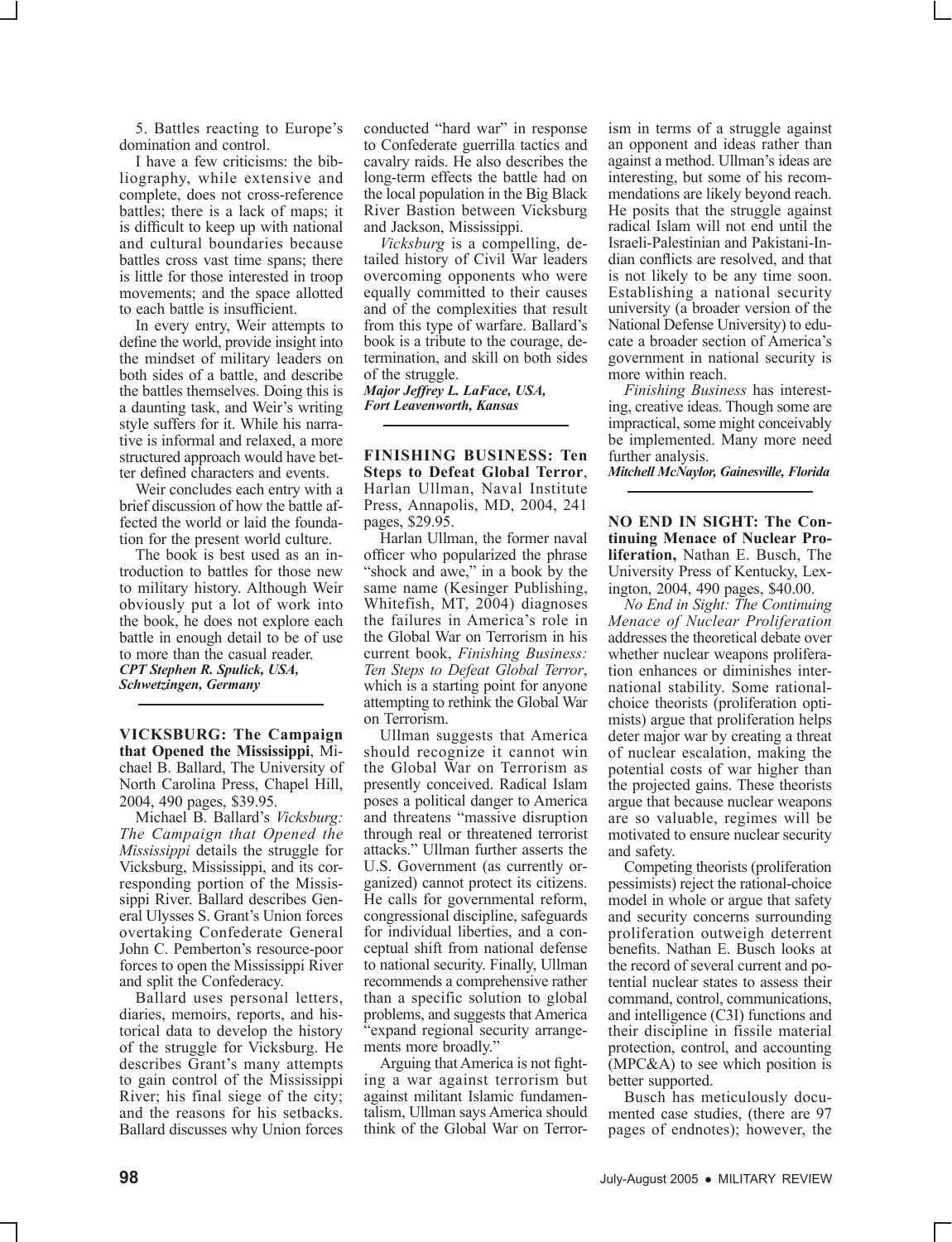sensitive nature of the information results in a lack of comprehensive data regarding C3I for cases other than those in the United States. Likewise, the top-secret nature of nuclear weapons programs, particularly clandestine efforts, makes it impossible to thoroughly evaluate MPC&A. Accordingly, much of the analysis is built on extrapolating measures from nonnuclear or foreign programs and assuming similar application in a nuclear context.

Busch concludes that proliferation is destabilizing because states with new nuclear weapons programs appear unable or unwilling to install high-tech security features on weapons; are incapable of developing reliable early warning systems that would permit other than launch-on-warning strategies; and are unlikely to observe strict discipline in securing fissile material. He also emphasizes the danger of domestic political instability, citing post-Soviet Russia's difficulties in ensuring nuclear security. Although such arguments raise points of serious concern, the speculative nature of the available evidence makes this conclusion simply one alternative.

Proliferation optimists note that no major war has ever been directly fought between two nuclear powers, nor has a nuclear weapon ever been fired in an inadvertent, unauthorized, or accidental manner. Moreover, to date we have no knowledge of a successful theft of a nuclear weapon, and the only major nuclear accidents we know of originated from civil nuclear programs rather than weapons programs. While the book is a valuable addition to the proliferation debate, the reality of limited information impedes the book's central inquiry.

*Clifton W. Sherrill, Ph.D., Tallahassee, Florida*

**NASHVILLE: The Western Confederacy's Final Gamble,** James Lee McDonough, The University of Tennessee Press, Knoxville, 2004, 358 pages, \$33.46.

Faced with overwhelming odds against an army twice its size and leading a half-starved, poorlyequipped force during a winter campaign, Confederate General John

Bell Hood never had a chance to reclaim middle Tennessee from the Union Army. Hood's poor command decisions only made a bad situation worse, and in effect, doomed his southern forces.

Hood missed an opportunity in Franklin, Tennessee, to strike Union forces on the march and ordered a frontal assault into the teeth of the Union's main defense. Once at Franklin, conditions were set for a successive disaster at the battle of Nashville. Although Hood chose to take the defensive rather than capture Nashville proper, he did not have the forces necessary to withstand a major Union assault.

James Lee McDonough points out Hood's poor command decisions while pointing out the heroic accounts of individual soldiers and regiments. Unfortunately, the story is difficult to follow because McDonough tries to explain unit movements and tactical maneuvers without using adequate graphics. He provides only two simple sketches of Nashville, one from 1864 and one from 2004. The maps add little information for those unfamiliar with Nashville and are not precise enough to provide meaningful information for those who are familiar.

The book is a worthwhile study in battle command, however, and provides a good analysis of the complexities and interaction of decisionmaking at the tactical and operational levels. *LTC Scott A. Porter, USA,* 

*Retired, Fort Leavenworth, Kansas*

**LAST MAN OUT: Glenn McDole, USMC, Survivor of the Palawan Massacre in World War II,** Bob Wilbanks, McFarland & Company, Inc., Jefferson, NC, 2004, 179 pages, \$29.95.

*Acts of Injustice done between the setting and the rising sun In history lie like bones, each one.*

—W.H. Auden, *The Ascent of F6*

Throughout the history of warfare, mankind has chronicled human suffering and the extraordinary accomplishments of men and women motivated by survival and love of country. Bob Wilbanks explores these extremes in the Pacific Theater during World War II by examining the ordeals of Glenn "Mac" McDole, one of 11 survivors of Palawan Prison Camp 10A (a camp located on a remote Pacific island).

At the outset of war, Japan's armies captured thousands of American and Allied soldiers, sailors, marines, and civilians. These prisoners of war (POWs) and internees were held in camps extending from Burma to the Philippines and even to mainland Japan. Regardless of location, the Japanese treated all captives with the same contempt: starvation, disease, beatings, torture, and execution were the norm.

Wilbanks's biography follows McDole from his enlistment in the U.S. Marine Corps in 1940 to his retirement from law enforcement in 1989. Exceptionally researched and written, this book provides valuable insight into the Imperial Japanese Army's initial exploits in the months following the attack on Pearl Harbor; the brutal fighting at Cavite, Los Banos, and Fort Hughes; the siege of Corregidor; and the subsequent capture and imprisonment of Soldiers, Sailors, Marines, Filipino troops, and civilians.

Firsthand accounts of terrible camp conditions, horrific treatment endured by McDole and his comrades at the hands of Japanese soldiers and prison guards, and daily fights for survival make this book worth reading. More important, the book brings to light the little publicized massacre of 139 American POWs. Wilbanks describes how the Japanese used false air raids to get prisoners into underground shelters, then poured gasoline on top of them and used dynamite and machineguns to murder them. The 11 men who escaped survived the ordeal by hiding in coral caves, swamps, and jungles. Wilbanks details the roles they played during the war crime trials in Yokohama, Japan, in November 1945 for "minor" war criminals.

The book is an excellent companion to Edward Flanagan's *Angels at Dawn: The Los Banos Raid* (Presidio Press, a Division of Random House, Westminister, MD, 1999); Judith L. Pearson's *Belly of the Beast I* (New American Library, New York, 2001);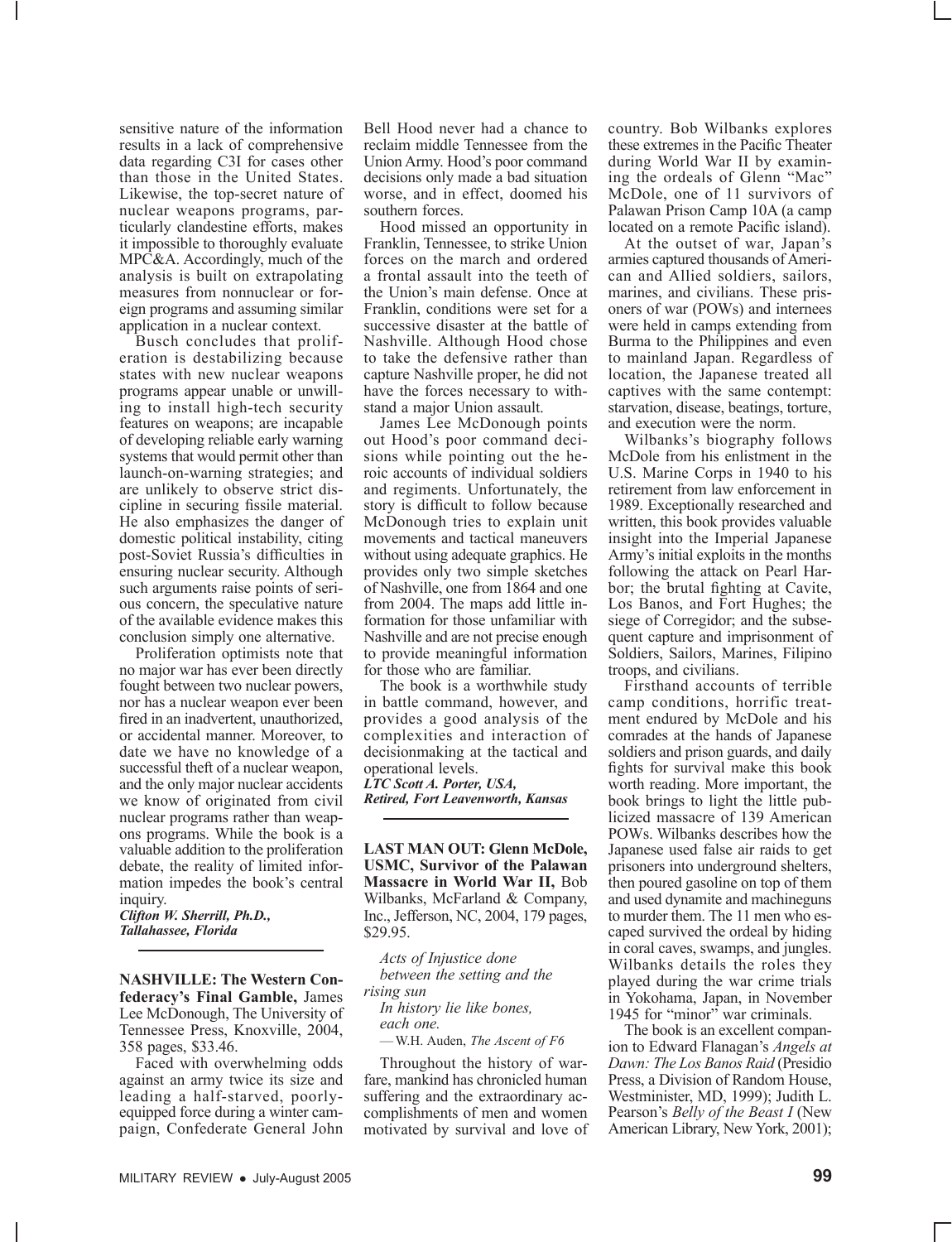and Hampton Side's *Ghost Soldiers: The Forgotten Epic Story of World War II's Most Dramatic Mission*  (Doubleday, New York, 2001). *LTC Edward D. Jennings, USA, Fort Leavenworth, Kansas*

**THE UNITED STATES 15TH INFANTRY REGIMENT IN CHINA, 1912-1938,** Alfred Emile Cornebise, McFarland & Company, Inc., Publishers, Jefferson, NC, 2004, 284 pages, \$45.00.

Alfred Emile Cornebise's *The United States 15th Infantry Regiment in China, 1912-1938,* provides insight into an exotic, almost forgotten era of U.S. regimental annals. The 15th Infantry Regiment's (IR) experience in China from 1912 to 1938 epitomizes the U.S. Army's small constabulary forces that existed before the massed armies of World War II.

The 15th IR, which operated as an isolated garrison in China, had an ambiguous mission that caused it to drift from usefulness to anachronism. Originally sent to protect U.S. citizens' rights and properties during the instability of the Chinese monarchy in 1912, the 15th IR stayed on as a symbolic presence until recalled because of heightened Japanese aggression and American isolationist tendencies in the late 1930s. During this period, 15th IR personnel became the "great observers" of the evolution toward a modern China.

The book is not about U.S. military policy in China but is, rather, a detailed look at the 15th IR's men, environment, and regimental lives. Here, the book succeeds admirably. Cornebise successfully links future military leaders George C. Marshall, Albert Wedemeyer, Joseph Stillwell, Matthew Ridgeway, and Walton Walker with the 15th IR and describes the challenges and lifestyle these men encountered. In particular, Cornebise draws conclusions about how Marshall and Stillwell's stints with the 15th IR affected their careers. He references other future generals in the text but leaves the reader wondering what happened to them. Adding an appendix that lists the general officers of the 15th IR would have been helpful.

A solid bibliography of primary

and secondary sources draws material from the *The Sentinel,* the 15th IR's newspaper. Unfortunately, to compensate for the newspaper's omission in the historical record, Cornebise tends to overuse it in the text.

I strongly recommend the book to scholars interested in the U.S. Army during the interwar years. The book provides a window into this period through the eyes of the 15th IR, whose unusual setting sets it apart from other military histories of the era.

*Kevin D. Stringer, Ph.D., Zurich, Switzerland*

**KIMMEL, SHORT, AND PEARL HARBOR: The Final Report Revealed***,* Fred Borch and Daniel Martinez, Naval Institute Press, Annapolis, MD, 2005, 220 pages, \$25.95.

The word "final" in the title of Fred Borch and Daniel Martinez's *Kimmel, Short, and Pearl Harbor: The Final Report Revealed* is not an empty claim. This indeed should be the final assessment of whom to blame for what happened at Pearl Harbor on 7 December 1941.

The reader who knows little about Rear Admiral Husband E. Kimmel and Major General Walter C. Short's conduct on 7 December can learn here all they need to know. Countless books and reports look at other aspects of the attack, but this one clearly and objectively tells the story of how loyal and embittered champions of Kimmel and Short have attempted to clear their names.

The core of the book is the 1995 "Dorn Report," named for Undersecretary of Defense Edwin Dorn, who at the request of Senator Strom Thurmond investigated the question of posthumously promoting Kimmel and Short. The officers' families and supporters saw such promotions (restoration of Kimmel's rank to four stars and Short's rank to three stars) as a vindication of the officers' behavior at Pearl Harbor. Kimmel and Short advocates hoped that Dorn's investigation would be objective and shorn of military bias. Borch and Martinez clearly show that the advocates' hopes were fulfilled.

Borch, a career Army lawyer, was assigned by Dorn as an investigator and one of three writers of the report. Martinez is a respected historian highly knowledgeable about the Pearl Harbor attack. Their annotations include succinct explanations of murky military personnel regulations; a devastating 5-1/2 page critique that shows how Kimmel and Short's "mental unreadiness" radiated through the Navy and Army command structures; and how "no one else in Hawaii was mentally prepared either." Borch and Martinez named other general officers who were also relieved of command primarily because of judgment errors during World War II.

The authors link Kimmel and Short's professional actions directly to the promotion issue that launched the investigation: "Given their errors in judgment, and the death and destruction that followed from these mistakes, the loss of a few stars is not much to ask of them." *Tom Allen, Bethesda, Maryland*

**ALL BRAVE SAILORS: The Sinking of the Anglo-Saxon, August 21, 1940**, J. Revell Carr, Simon & Schuster, New York, 2004, 363 pages, \$26.00.

Just when you think every conceivable subject of World War II has been visited, along comes J. Revell Carr's *All Brave Sailors.*  Carr recounts the little-known World War II story about the survivors of a tramp steamer sunk in the summer of 1940.

As former director and president of Mystic Seaport, Connecticut, Carr became interested in the 18-foot "jolly boat" that carried the survivors of the British tramp steamer *Anglo-Saxon* on their ill-fated 70 day journey. Carr also tells the story of the German surface raider, *Widder,* which was responsible for sinking the steamer. Carr's insightful account personalizes a seldomchronicled area of World War II and the significant contributions of the Allied merchantmen and the German Reich's equally committed sailors.

Carr's meticulous investigation of the *Anglo-Saxon's* sinking is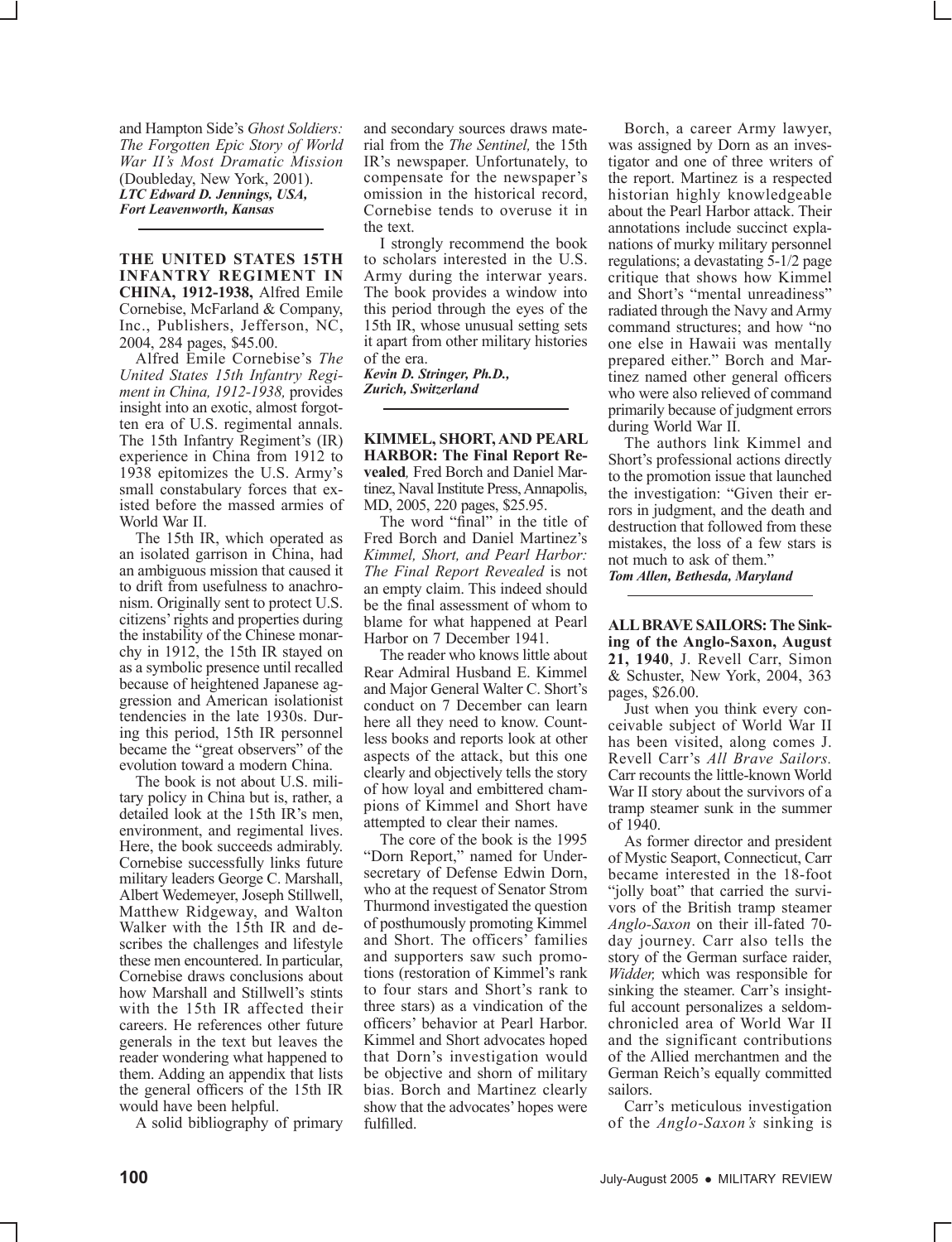impressive*.* Readers will appreciate the careful research into the various crews' characters, especially Hellmuth von Ruckteschell, the captain of the *Widder,* who was eventually tried as a war criminal.

Military history readers will benefit from this enthralling, account of a little-known World War II action. *All Brave Soldiers* highlights the best of man's perseverance and the evil he is capable of during wartime. *LTC Timothy McKane, USA, Retired, Fort Leavenworth, Kansas* 

**UNDERSTANDING TERROR NETWORKS**, Marc Sageman, University of Pennsylvania Press, Philadelphia, 2004, 220 pages, \$29.95.

The deluge of terrorism "experts" since the 11 September 2001 terrorist attacks makes it hard to know who is real and who is a poseur. Marc Sageman is real.

Sageman, a foreign service officer in Afghanistan from 1986 to 1989, lived among the Mujahideen and battled the Soviet Army. Returning from Afghanistan, he worked in America as a forensic psychiatrist applying theories of antisocial behavior to murder investigations and earned a doctorate in political sociology focusing on terrorist-group dynamics.

Sageman brings his wealth of knowledge to bear from an empirical case study of nearly 200 captured or documented Mujahideen. His results form the foundation of *Understanding Terror Networks*. He refines the perspective from which so much knee-jerk terrorism analysis has been done since 11 September. By taking a measured look at the facts, he hopes to "go beyond the headlines and journalistic accounts [of jihadist terror] and stimulate a more sophisticated discourse on the topic."

Theoretical pitfalls to be avoided in terrorism analysis are a product of the intelligence analyst's professional culture. Intelligence analysts tend to base their research only on classified and, presumably, privileged intelligence reports. Sageman argues that more information is always better than less, and classi-

fied intelligence might not deserve its privileged place in intelligence research. The intelligence world's culture of secrecy also discourages peer review of analysis, a sine qua non of good research in any rigorous discipline. Because analysts and officials are eager to arrive at hard-edged assessments to hang policies, Sageman argues they push premature thinking through a narrow review process that arrives at halfbaked conclusions.

Intelligence analysts are also inclined to assume Islamic terrorists' recruiting processes are like the classic agent-acquisition model in espionage—a candidate is spotted, developed, and won over by the assiduous efforts of the recruiting organization. What little we know about jihadists, however, seems not to fit the spy paradigm. In a case study of nearly 200 Mujahideen, Sageman concludes most of them joined the global jihadist movement on their own initiative. They were not recruited by Al-Qaeda representatives.

*Understanding Terror Networks* has a few faults. The index lacks detail, and Sageman spends an unseemly amount of energy arguing that the CIA's involvement in the Afghani jihad—an enterprise in which he shared—was not responsible for the "blowback" of Islamic terrorism against the West. Still, Sageman's critique is valuable. Terrorism analysts should read the book to correct some of their profession's assumptions. The concerned citizen will gain a sobering sense of the pervasiveness and stealth of potential jihadist networks around the globe. *Matthew Herbert,*

*Camp Bondsteel, Kovoso*

**ACE OF SPIES: The True Story of Sidney Reilly**, Andrew Cook, Tempus Publishing Limited, Gloucestershire, United Kingdom, 2004, 350 pages, \$22.95.

Sidney Reilly, fluent in Russian, French, German, and English, was the British secret service agent who plotted to overthrow the Bolshevik government, but in 1925 was caught, interrogated, and executed. He is buried in the inner yard of the Lubyanka secret police headquarters in Moscow. A gambler and a womanizer, Reilly enjoyed the lifestyle of the monied class, but he was no James Bond. He was an opportunist, a flim-flam man, a likeable scoundrel and, most likely, a murderer. Many of his deeds were of his own invention, but his future biographers recorded them as truth.

Reilly was a master spy, con artist, serial bigamist, and also a man of mystery. Several books and magazine and newspaper articles have been written about him. Reilly was also the inspiration for Ian Fleming's James Bond series and the subject of a 1983 BBC miniseries, *Reilly: Ace of Spies*. So, what could one more book about a century–old spy tell us? Plenty, it turns out.

Most books about Reilly were written by his fans, a wife (Pepita Reilly), the son of a famous fellow agent (Robin Bruce Lockhart), and enthusiasts such as Fleming, Michael Kettle, Andrew Lycett, and Edward Van Der Rhoer. Andrew Cook is none of these. He set out to penetrate and debunk the myths and legends surrounding Reilly (many created by Reilly himself) to discover Reilly the man.

Cook, who frequently writes about espionage, served as an aide to Britain's Secretary of State for Defense, George Robertson. Cook had access to closed MI6 documents and to closed or restricted records in Britain, Canada, Germany, Japan, Poland, the Ukraine, and the United States. He also had access to intelligence files, personal testimonies, and an actual Soviet participant. He supplemented these records by examining available passport and birth records, academic transcripts, immigration documents, marriage certificates, military records, and business records.

To appreciate Reilly the man, the reader should first know Reilly the legend. Cook penetrates Reilly's mythos, but does not tell the actual story. Reilly seems destined to remain one of Britain's best-known secret agents along with the fictional characters of James Bond and Austin Powers. While Cook's tome helps penetrate Reilly's mystery, he raises other questions, such as, how Reilly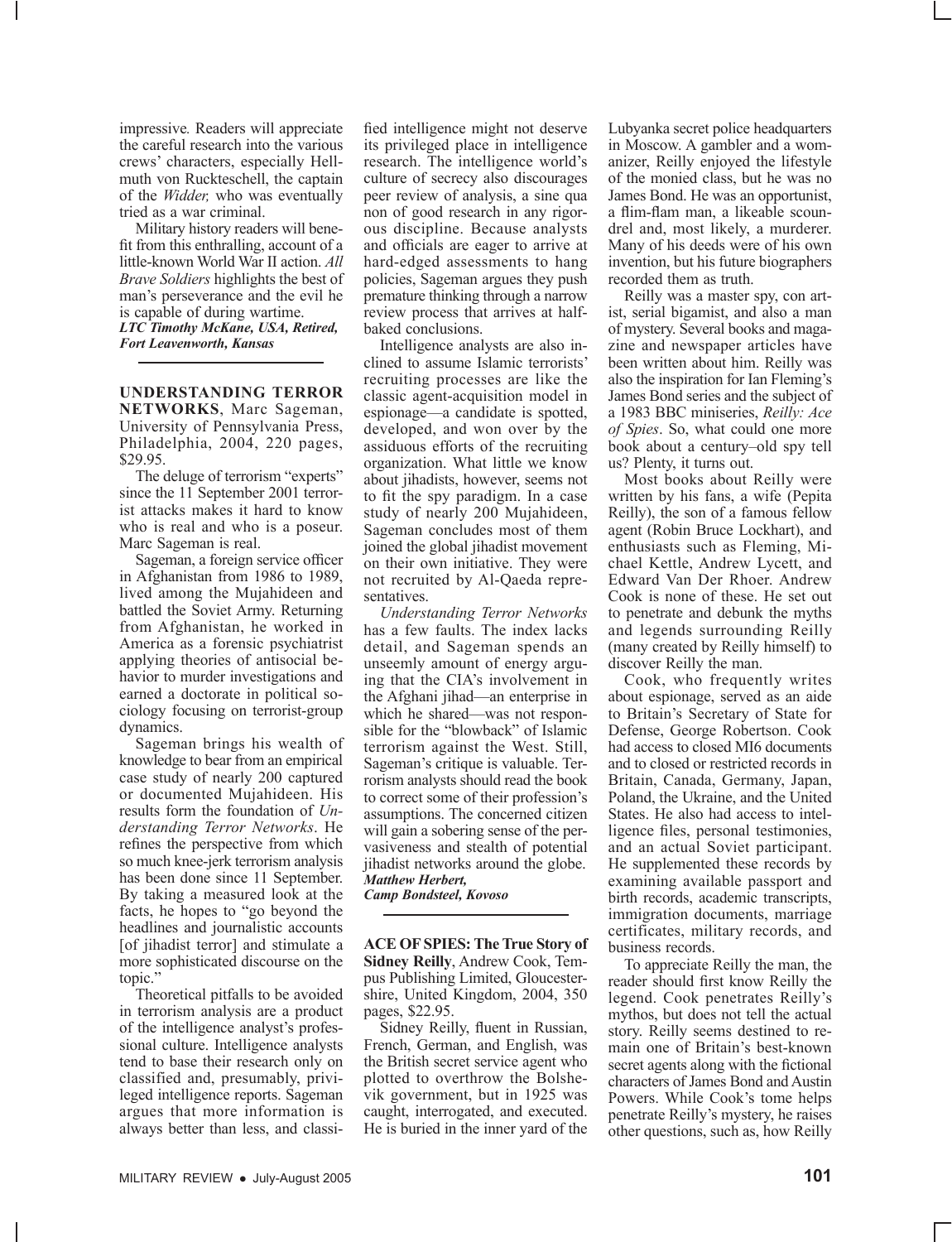beat the vetting process. He clearly did not, in the argot of Austin Powers, "Behave!"

*LTC Lester W. Grau, USA, Retired, Fort Leavenworth, Kansas*

**MASTERS OF CHAOS: The Secret History of the Special Forces**, Linda Robinson, PublicAffairs, New York, 2004, 416 pages, \$26.95.

 "Humans are more important than hardware" is a Special Forces truism that informs this riveting account by Linda Robinson, a respected journalist with an extensive background in military affairs. Robinson bases her informative and penetrating book on in-depth research, numerous interviews, and firsthand observations of the U.S. Army Special Forces in the field. Avoiding the breathless prose too often used to portray those who wear the Green Beret as Rambo-like supercommandos, Robinson depicts her subjects as flesh and blood. The reality is impressive enough.

The book's subtitle is misleading. There is nothing "secret" here; this really is just a history of the last 20 years or so of an organization that is now more than 50 years old. These specially selected and trained soldiers certainly are "masters of chaos." While all battlefields are chaotic, Special Forces often find themselves in particularly complex operational environments. Only a special breed of person can operate far beyond the reach of support-<br>ing ground forces and live among indigenous peoples while training them in guerrilla warfare or con- ducting strategic reconnaissance and direct-action raids. Those best suited to these demands typically display a unique blend of tough- ness, sensitivity, independence, and self-discipline.

Robinson introduces the reader to two-dozen officers and noncom- missioned officers who qualified for Special Forces in the early 1980s. She follows them through 15 years of deployments to El Salvador, Panama, Operation Desert Storm, Somalia, and the Balkans. While recounting their successes—and occasional failures—Robinson not only illuminates their tactics and techniques, she captures the peculiarly collaborative culture of the operational detachment or "A

Team," where competence confers at least as much credibility as rank. Fully half the book describes the soldiers' exploits in Afghanistan and Iraq following the 11 September 2001 terrorist attacks. Here, in their most prominent combat employment since Vietnam, Special Forces achieved results out of all proportion to their numbers, the sine qua non of special operations.

Robinson concludes her book with cautions and reflections about the future. Special operations forces are an extraordinary asset, but they cannot be mass produced nor created quickly or cheaply. And, while they can accomplish great things, particularly at the murky intersection of diplomacy, intelligence, and military force, they are not a panacea or substitute for other tools of national power. Nevertheless, given their capabilities and recent successes, they are likely to play an increasingly important role in our engagements abroad.

*COL Alan Cate, USA, Retired, Carlisle, Pennsylvania*

#### **ARTILLERY OF THE NAPOLE-ONIC WARS, 1792-1815,** Kevin F. Kiley, Stackpole Books, Mechanicsburg, PA, 2004, 256 pages, \$34.95.

Kevin F. Kiley, a former artillery officer, has given us a loving treatment of a topic obviously near and dear to his heart—artillery equip- ment, tactics, and organization dur- ing the Napoleonic Wars. His book is a wealth of detail and a wonderful source work on the era. He is not really arguing anything new from the standpoint of artillery use during this era; however, he does reinforce the increasing importance of artillery on the battlefield and its concurrent importance to emerging combined arms tactics.

Kiley painstakingly highlights<br>the evolution of 18th-century artillery systems culminating in Lieu-<br>tenant General Jean-Baptiste de Gribeauval's famous system of boring out cannon barrels instead of casting the bore into the piece, which allowed for finer tolerances. Especially noteworthy are numerous block quotes pertaining to artillery by de Gribeauval, Baron Jean du Teil, and Jacques de Guibert to whom Emperor Napoleon Bonaparte owed so much.

However, the book is more than just a paean to the French. (It describes the artillery of all the major European armies, and the last chapter addresses artillery as the key to American General Andrew Jackson's victory at the Battle of New Orleans.) But the book's principal focus is on the French system, especially its tactics and leadership. The epilogue addresses the Old Guard artillery at Waterloo.

The book uses a mixture of secondary and primary sources and is especially well done with respect to line charts and plates that add value to technical discussions in the narrative. Napoleonic scholars will find the book, especially the technical portions, a valuable addition to their libraries. It should be of interest to general military historians. *CDR John T. Kuehn, USN, Retired, Fort Leavenworth, Kansas*

**CLAUSEWITZ AND AFRICAN WAR: Politics and Strategy in Liberia and Somalia,** Isabelle Duyvesteyn, Frank Cass Publishers, London, 2004, 160 pages, \$115.00.

*Clausewitz and African War: Politics and Strategy in Liberia and Somalia* lies at the intersection of political science and war studies. Originally a doctoral dissertation at King's College, London, this work is now recast as a book. Its author, Isabelle Duyvesteyn, is a lecturer at Utrecht University in the Netherlands.

Prima facie, this book seems germane to the military reader since its title implies an analysis of failed states and small wars, and an argument in favor of or against the continued relevance of the theories of military strategist Carl von Clausewitz. However, this book is only of marginal use to *Military Review's* readers because it offers a somewhat self-evident and nearly tautological framework for analysis.

Duyvesteyn's principal aim is to refute the notion that Clausewitz's work is irrelevant to non-Trinitarian wars by proving that these wars are essentially Trinitarian. Her comparative analysis focuses on the wars in Liberia and Somalia during the early 1990s.

The book begins with a short explanation of Trinitarian war, non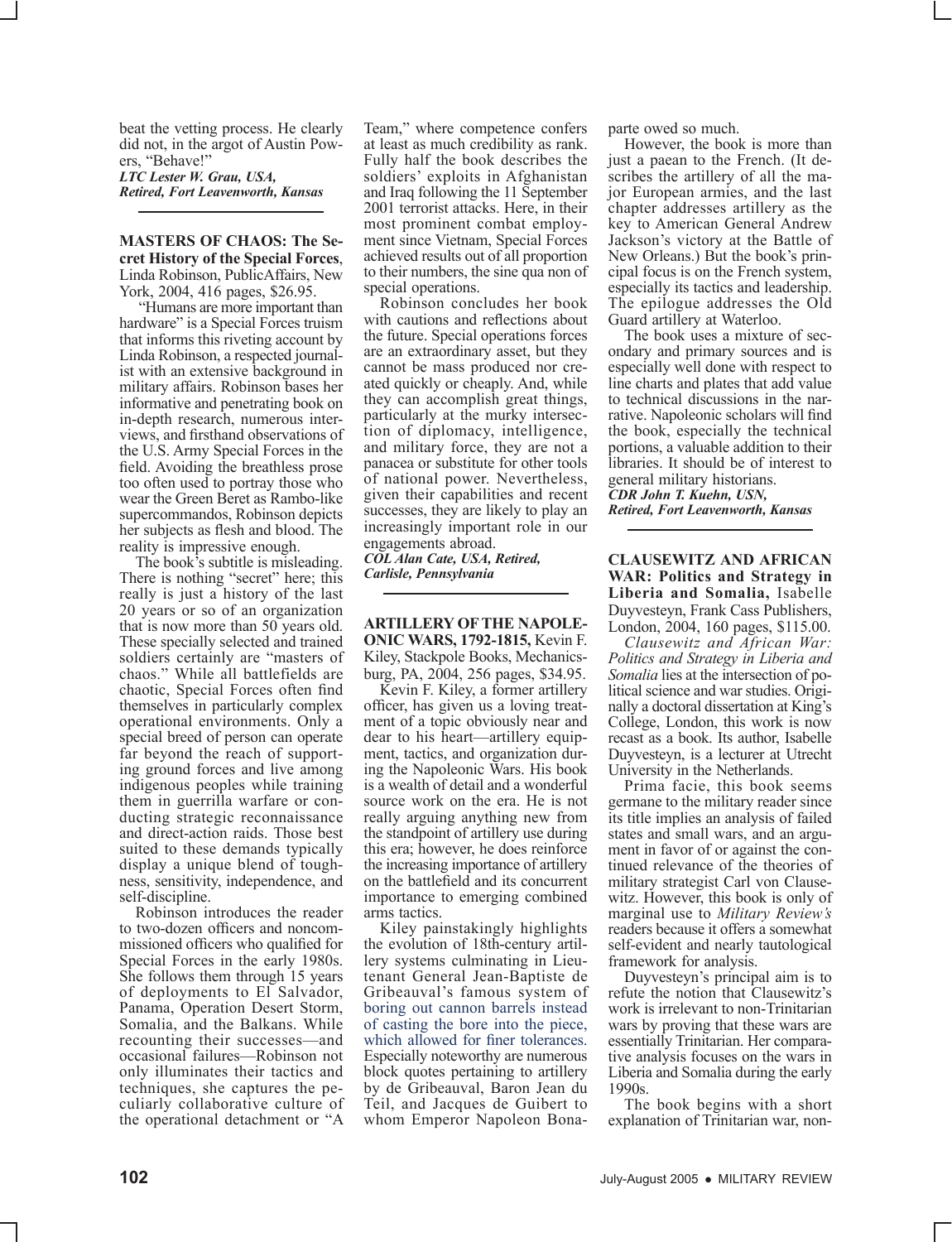Trinitarian war, and Duyvesteyn's hypotheses. She provides short overviews of the conflicts in Liberia and Somalia, which any military reader familiar with those conflicts can rapidly skim. Three chapters analyze and compare the wars through the lenses of three stated variables: political actors, political interests, and political instruments in the context of conventional war. The book concludes with policy implications for similar future interventions. Although some of Duyvesteyn's proposed solutions to these implications are rather Pollyanna-ish, this section of the book is most relevant to military professionals. Principally, Duyvesteyn argues that the three components of the Clausewitzian trinity—the state, the army, and the people—are still present in wars with nonstate armed groups in failed states.

Duyvesteyn substitutes the idea of "political actors" for the actual legal entity of the state. Her supporting postulation is that actors undertaking armed conflict in failed states are in fact political actors who fight for political interests, pursue political interests, use military force as a political instrument, and fight conventionally. Curiously, perhaps to complete Clausewitz's timing, she considers it necessary to prove that the factions in these types of wars fight conventionally. For example, she says: "The use of the military instrument for political purposes in a conventional manner will further prove the continuing validity of Clausewitzian thinking."

*Clausewitz and African War* describes topical subjects. Its analysis of these wars raises issues and challenges that the U.S. military is still confronting in Afghanistan and Iraq. The conclusion poses three principal questions: What do you do with the leaders of armed factions? Do you disarm them or establish security first? How do you win over a population that has been brutal- ized by conflict? Duyvesteyn also emphasizes the enduring questions of conflict that must be answered before the United States and other Western militaries undertake these types of interventions: Who is fight-<br>ing, why are they fighting, and how are they fighting?

The book has two flaws that make

reading a bit onerous: Duyvesteyn uses passive voice and her syntactical constructs are bothersome. Also, she poses a theoretical framework that postulates that Clausewitz is still germane to non-Trinitarian war by attempting to demonstrate that two such wars were in fact Trinitarian, which seems somewhat tautological.

*LTC Robert M. Cassidy, USA, Kuwait*

**AIRPOWER ADVANTAGE: Planning the Gulf War Air Campaign 1989-1991***,* Diane T. Putney, U.S. Government Printing Office, Washington, DC, Air Force History and Museums Program, 2005, 362 pages, \$19.95.

*Airpower Advantage* is an excel- lent history of planning for the Per- sian Gulf War air campaign during 1989 and 1990. Diane T. Putney, a professional historian with 20 years experience with the U.S. Air Force, draws extensively from archival documentation, interviews with air planners, and postwar reports to produce a thorough, well-researched book that might well be a definitive

history.<br>Putney reviews the planning process from the prewar operations plan through the initial plan prepared<br>by the Air Staff's Deputy Directorate for Warfighting Concepts (also called Checkmate), through Operation Desert Shield and Desert Storm planning, through the integration of Army ground campaign planning, through the merging of the four phases, to the execution of the campaign. Of note is that the book focuses on planning for the air campaign but spends only about 20 pages on execution and, despite the title, does end with the war in 1990.

The book details the role of the Joint Force Air Component Commander (JFACC); the roles and relationships between the joint staff and the combatant commander; the roles and relationships between the JFACC and his staff and units; and the professional complexities of national intelligence support, imagery dissemination, battle damage assess- ment, and the use of a master attack plan (MAP) to help in producing the air tasking order (ATO). The MAP was a noteworthy innovation by Air Force Lieutenant Colonel David Deptula, who viewed the ATO as an administrative vehicle to get the plan out to units. Deptula believed the United States should not associate *planning* with the ATO, but, instead, should associate *processing* with the ATO.

While General H. Norman Schwarzkopf expected an air campaign with four distinct phases, the final product was a merging of the four phases with overlap and shifting emphasis during every phase. Of interest is that well-planned ATOs were prepared for only the first two days. After the first two days went smoother than anticipated, it was apparent it would have been useful to have a basic, preplanned ATO on which to build. Finally, Putney addresses concerns from the corps commanders that airpower was not responsive to their concerns, making the point that airpower was responsive to the theater commander's priorities and serviced all targets, although not necessarily when the corps commanders wanted.

While readers with a knowledge of the U.S. Air Force's organization, its doctrine, and the tactical air control system will enjoy the book, all readers interested in the operational level of war should also explore Putney's work.

*LTC Christopher E. Bailey, USA, Charlottesville, Virginia*

**THE FORGOTTEN HEROES: The Heroic Story of the United States Merchant Marine,** Brian Herbert, Tom Doherty Associates, LLC, A Forge Book, New York, 320 pages, 2004, \$24.95.

Brian Herbert is a *New York Times* bestselling author of several novels related to the *Dune Saga* (Orion Publishing Co., Great Barrington, MA, 1981), created by his father Frank Herbert. Brian Herbert is also an author of original publications in his own right. *The Forgotten Heroes: The Heroic Story of the United States Merchant Marine* (USMM), is one of those.

The USMM has contributed to America's defense from the American Revolution to the present, but has not been recognized for its contributions during World War II. *The Forgotten Heroes* chronicles